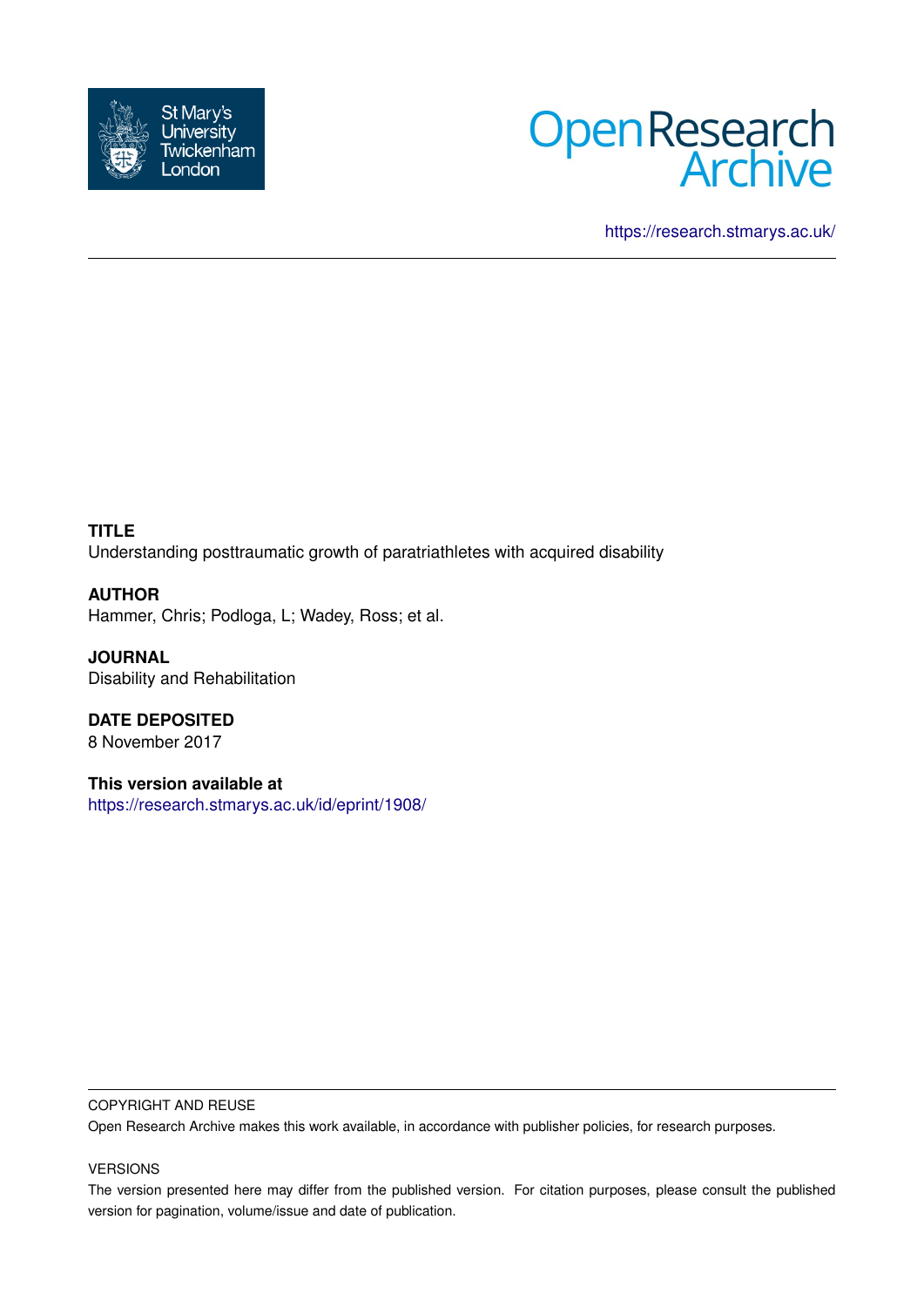#### **Disability and Rehabilitation**



# **Understanding posttraumatic growth of paratriathletes with acquired disability**

|                  | Understanding posttraumatic growth of paratriathletes with<br>acquired disability   |
|------------------|-------------------------------------------------------------------------------------|
| Journal:         | Disability and Rehabilitation                                                       |
| Manuscript ID    | TIDS-01-2017-102.R2                                                                 |
| Manuscript Type: | Research Paper                                                                      |
| Keywords:        | para sport, adaptive sport, organismic valuing theory, physical activity,<br>trauma |
|                  |                                                                                     |
|                  | <b>SCHOLARONE™</b><br>Manuscripts                                                   |

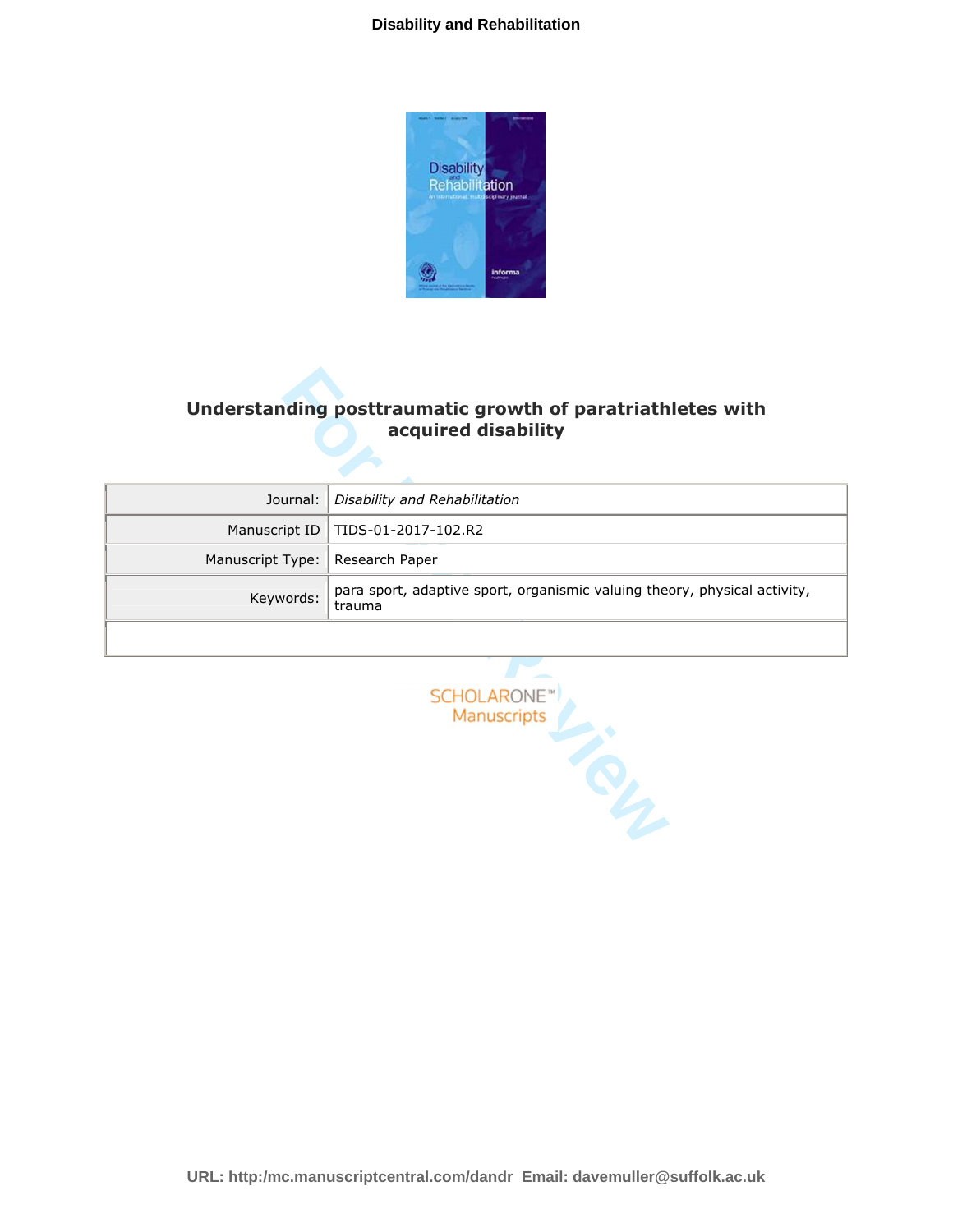# **Implications for Rehabilitation**

- Acquiring a physical disability may have a detrimental impact on the satisfaction of an individual's fundamental psychological needs.
- In order to foster posttraumatic growth, the para sport environment should allow for participants to feel competent, autonomous, and to have meaningful interactions with fellow athletes and coaches.
- Para sport may be particularly beneficial for individuals with previous sporting backgrounds and for those with severe initial reactions to their disability.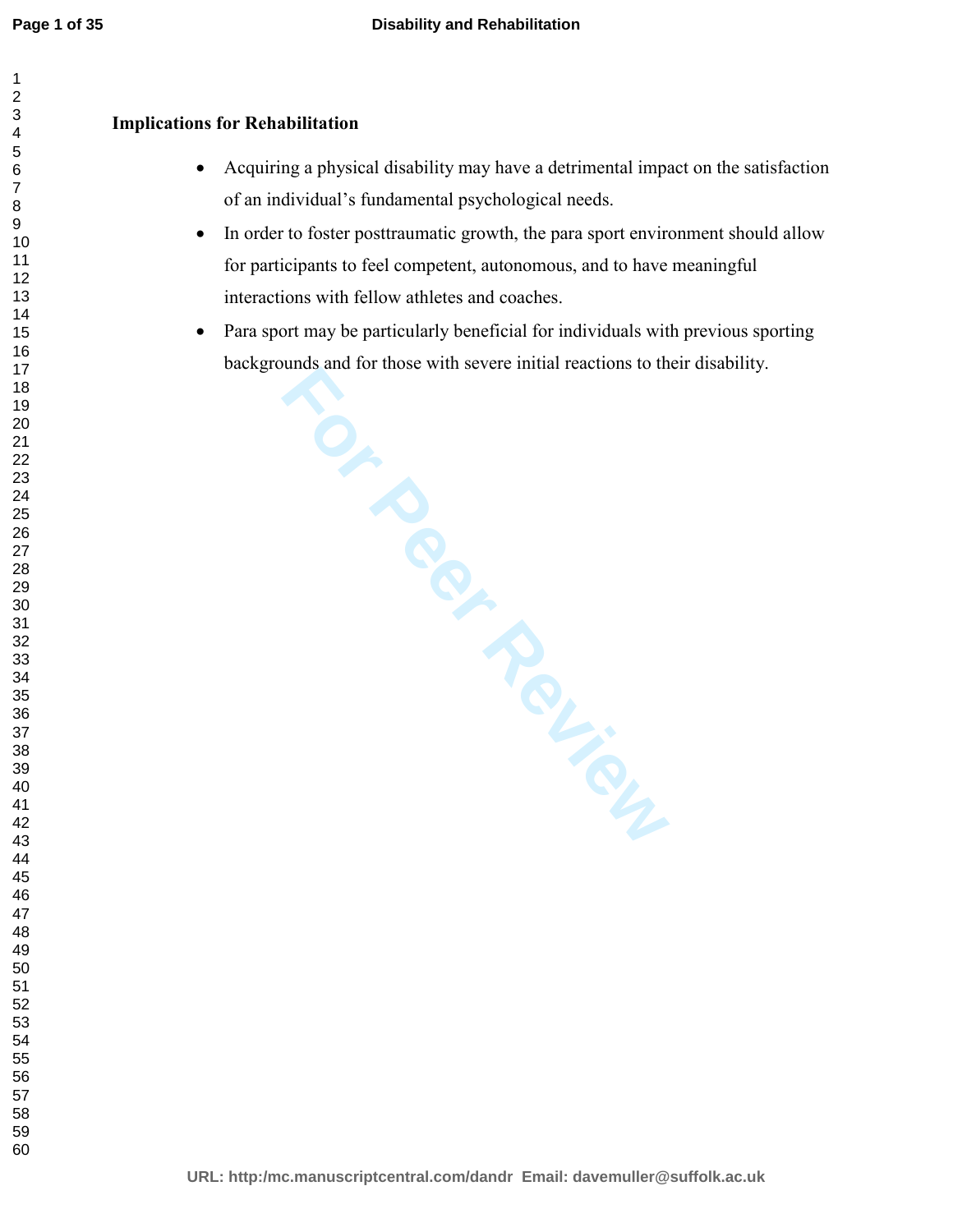#### $\overline{2}$  $\overline{\mathbf{4}}$  $\overline{7}$

 $\mathbf 1$ 

# **Understanding posttraumatic growth of paratriathletes with acquired disability**

3 Chris Hammer<sup>a\*</sup>, Leslie Podlog<sup>a</sup>, Ross Wadey<sup>b</sup>, Nick Galli<sup>a</sup>, Anjali Forber-Pratt<sup>c</sup>,

Maria Newton<sup>a</sup>, Morgan Hall<sup>a</sup>, & Lindsey Greviskes<sup>a</sup> 

*a Department of Health, Kinesiology, and Recreation, The University of Utah, Salt Lake City,* 

6 *Utah, USA;* <sup>b</sup>School of Sport, Health and Applied Science, St. Mary's University, Twickenham,

7 London, United Kingdom; <sup>c</sup>Department of Human and Organizational Development, Vanderbilt

University, Nashville, Tennessee, USA

Correspondence: Chris Hammer, Department of Health Kinesiology, and Recreation, 250 S.

1850 E., HPER North, RM 241, Salt Lake City, UT 84112, chris.hammer@utah.edu

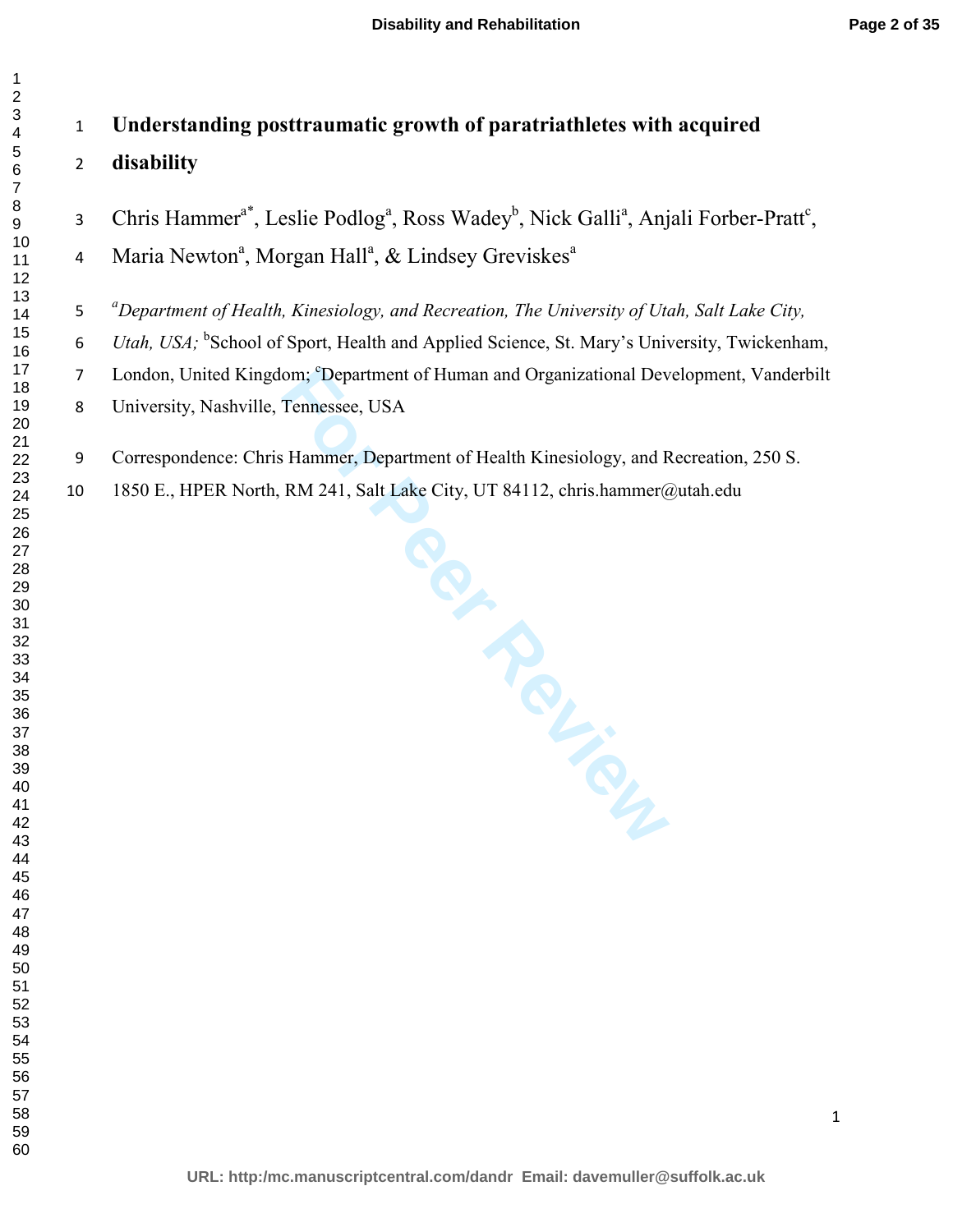# **Understanding posttraumatic growth of paratriathletes with acquired disability**

From the Inventory was completed prior to interview particijus principly directed content analysis. Results: Although the inititive, paratriathlon experiences were reported to be a mectated. In particular, participants sug Purpose: To examine the relevance of key components of Organismic Valuing Theory of Growth through Adversity in understanding posttraumatic growth amongst paratriathletes with acquired disability. Methods: Semi-structured interviews informed by organismic valuing theory of growth through adversity were conducted with 14 elite paratriathletes (8 male, 6 female). To increase the likelihood that participants had experienced posttraumatic growth, a short form of the Posttraumatic Growth Inventory was completed prior to interview participation. Interview data were analyzed using directed content analysis. Results: Although the initial response to disability was largely negative, paratriathlon experiences were reported to be a mechanism through which growth was facilitated. In particular, participants suggested that social, competence, empowerment, and identity development processes were instrumental in facilitating posttraumatic growth. Conclusions: Analysis identified themes largely consistent with the main tenets of organismic valuing theory of growth through adversity, supporting its utility in understanding response to a traumatic event and subsequent growth. These findings also suggest that para sport may be an efficacious means for promoting posttraumatic growth, especially for individuals with severe initial reactions to their disability. Lastly, findings suggest that fostering perceptions of competence, autonomy, and social connection may promote posttraumatic growth.

Keywords: para sport, adaptive sport, organismic valuing theory, physical activity, trauma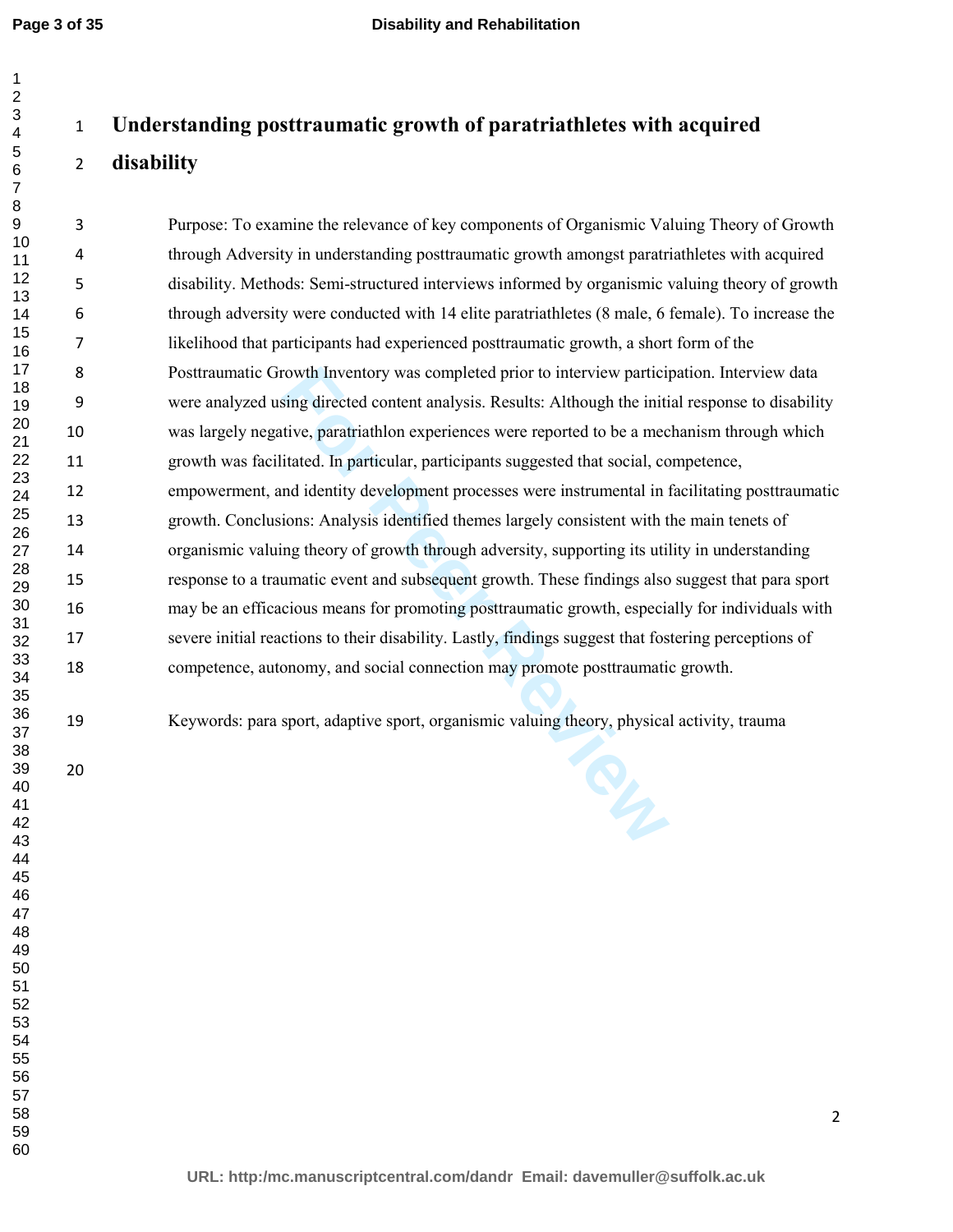#### **Introduction**

[3,4]. For some, positive adjustment may never occurde<br>pression or even suicidal ideation may be pronour<br>justment to disability [2,3]. However, despite the de<br>sociated with acquiring a physical disability, some ir<br>uch as g Acquiring a physical disability that results in the loss of valued functions can be a traumatic experience accompanied by an array of adverse psychosocial and behavioral consequences [1]. Tasks taken-for-granted prior to impairment may subsequently require detailed consideration (e.g., bathing, using the stairs) while the psychological consequences can result in the fracturing of one's social life [2–4]. For these reasons, adjusting to a disability can be an extremely arduous and long-term process [3,4]. For some, positive adjustment may never occur [5]. Problems of a clinical nature such as depression or even suicidal ideation may be pronounced among those experiencing a poor adjustment to disability [2,3]. However, despite the deleterious consequences often associated with acquiring a physical disability, some individuals report positive experiences, such as greater appreciation for life, strengthened social relationships, and enhanced life meanings [2,6]. As Tedeschi and Calhoun state, "the frightening and confusing aftermath of trauma, where fundamental assumptions are severely challenged, can be fertile ground for unexpected outcomes that can be observed in survivors: posttraumatic growth" [7,p.1]. To this end, Tedeschi and Calhoun [7] defined posttraumatic growth as positive psychological change resulting from the struggle with exceedingly challenging life events. Although the concept of suffering as an impetus for growth is fundamental to many of the world's religions, cultures, and philosophies, psychological inquiry has traditionally focused almost exclusively on pathological and maladaptive behaviors among those experiencing a negative life event [8]. However, over the past few decades, researchers grounded in a positive psychology framework have devoted increased attention to questions about optimizing human

body of literature concerned not just with the return to baseline functioning, but with the positive

health, well-being and functioning across various life domains [9]. As such, there is a growing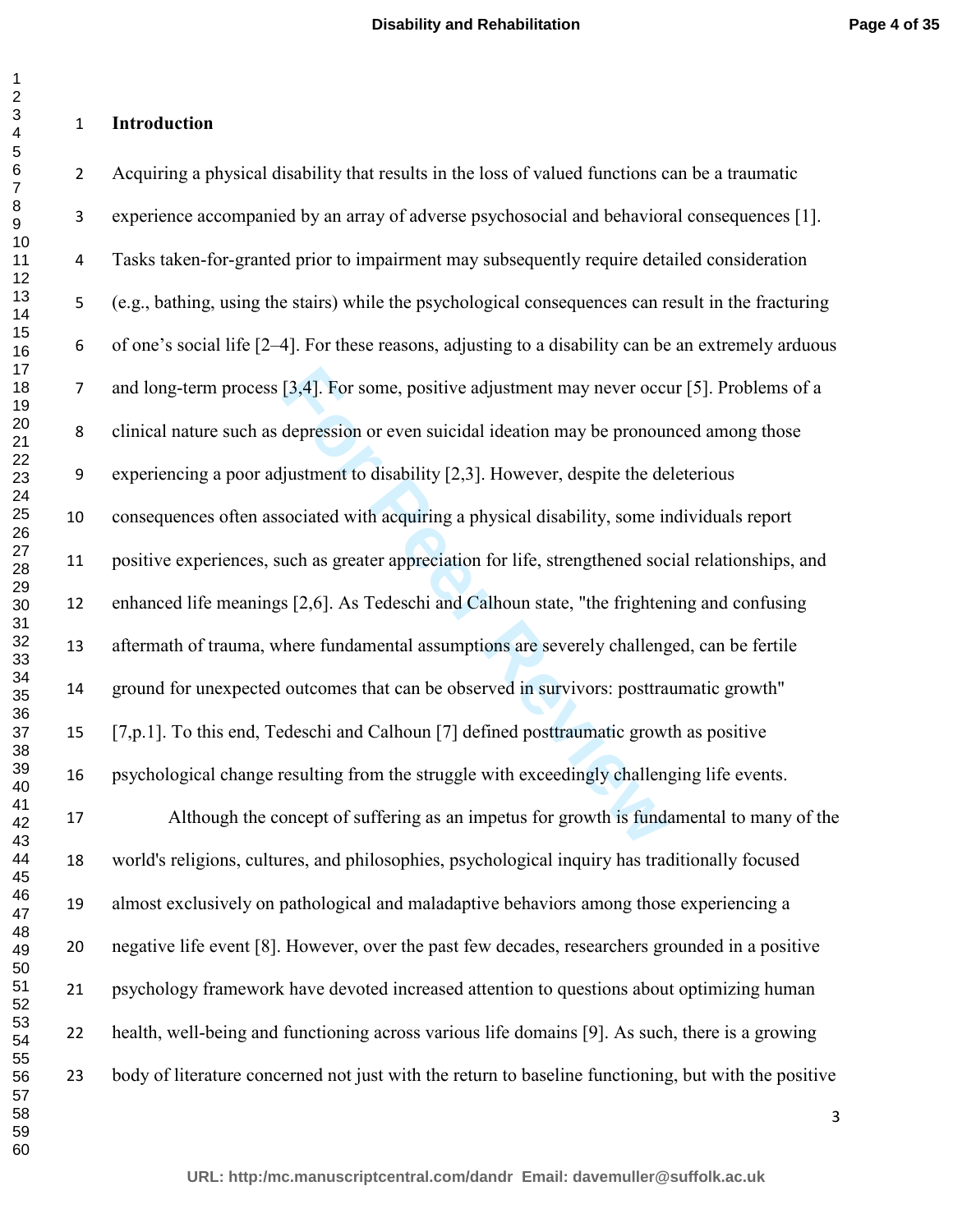$\mathbf{1}$ 

#### **Disability and Rehabilitation**

changes that may occur following a traumatic event. Various terms have been utilized, often interchangeably, to describe this concept of positive change following a negative event, such as posttraumatic growth, stress-related growth, perceived benefits, positive adaptation, and adversarial growth. Park [10] advises that the term posttraumatic growth be reserved for cases where the individual truly suffered a traumatic event, such as an event which results in a threat to life or bodily integrity. Acquiring a physical disability meets this criteria, and therefore the term posttraumatic growth was employed in the present investigation.

was employed in the present investigation.<br>
Fraing the role of physical activity on posttraumatic g<br>
ch of the existing work conducted on female cancer<br>
challenges of various physical activities (e.g., sum<br>
phor for overco Research concerning the role of physical activity on posttraumatic growth is an emerging area of study, with much of the existing work conducted on female cancer survivors [11,12]. While surmounting the challenges of various physical activities (e.g., summiting a mountain) often serves as a metaphor for overcoming cancer, those with an acquired disability likely face a different path, as permanent injury provides enduring reminders of the traumatic event that may prevent one from ever being entirely "posttraumatic" [13]. Although the benefits and barriers to physical activity and sport for individuals with disabilities are well documented [14,15], the role of physical activity and sport participation on posttraumatic growth for this population has received considerably less research attention. Preliminary evidence with seven 2012 Paralympic hopefuls [3] revealed that physical activity and sport participation facilitated posttraumatic growth by affording participants opportunities to create new life meanings, specifically, to test the boundaries of their physical limitations. In doing so, participants better understood their capabilities and thus pursued future opportunities involving taking risks, accepting responsibility, and demonstrating personal control. Experiences of success and other meaningful rewards reinforced these newly constructed life meanings. In another sport specific investigation, Crawford et al. [2] interviewed spinal cord injured individuals to determine if para sport (i.e.,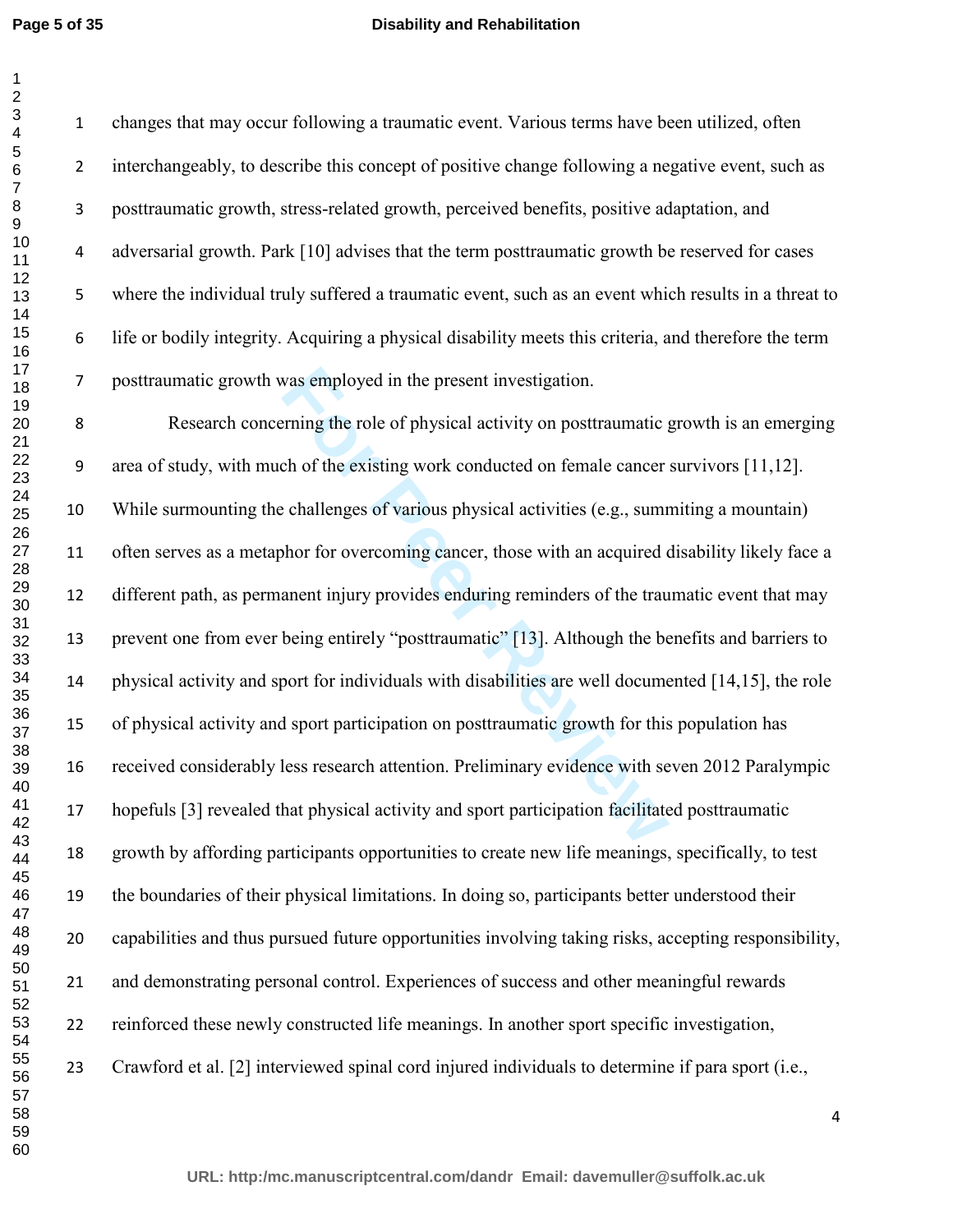$\mathbf{1}$  $\overline{2}$  $\overline{\mathbf{4}}$  $\overline{7}$  $\,8\,$ 

 

| $\epsilon$<br>$\frac{3}{4}$                             | $\mathbf 1$      | sport for people with acquired disabilities) participation influenced perceptions of posttraumatic    |
|---------------------------------------------------------|------------------|-------------------------------------------------------------------------------------------------------|
| $\begin{array}{c} 5 \\ 6 \end{array}$<br>$\overline{7}$ | $\overline{2}$   | growth. The researchers uncovered five general dimensions of growth due to para sport, which          |
| 8<br>9                                                  | $\mathbf{3}$     | encompassed emotional (e.g., greater appreciation for life and re-establishment of self-identity),    |
| 10<br>11                                                | $\overline{4}$   | social (e.g., meeting others and sharing experiences), and physical domains (e.g., improved           |
| 12<br>13<br>14                                          | 5                | overall health). In addition to the benefits of para sport participation, however, both studies [2,3] |
| 15<br>16                                                | $\boldsymbol{6}$ | found that growth was also accompanied by substantial negative consequences of the trauma,            |
| 17<br>18<br>19                                          | $\overline{7}$   | such as depression, feelings of loss, and hopelessness. These findings suggest that the path to       |
| 20<br>21                                                | 8                | achieving posttraumatic growth is not without its challenges, and that experiences of growth and      |
| 22<br>23                                                | 9                | distress are not mutually exclusive. This lack of exclusivity speaks to the notion that               |
| 24<br>25<br>26                                          | 10               | posttraumatic growth and posttraumatic stress are not opposite ends of a continuum, but rather        |
| 27<br>28                                                | 11               | distinct constructs that can be experienced concurrently [16]. Moreover, these studies identify       |
| 29<br>30<br>31                                          | 12               | not only the existence of posttraumatic growth among those with an acquired disability, but the       |
| 32<br>33                                                | 13               | potential value of sport in facilitating growth.                                                      |
| 34<br>35                                                | 14               | A number of theoretical frameworks have been proposed to understand posttraumatic                     |
| 36<br>37<br>38                                          | 15               | growth. For instance, Tedeschi and Calhoun [7] represent posttraumatic growth as an outcome           |
| 39<br>40                                                | 16               | resulting from deliberately ruminating on the trauma. Other scholars however, conceive of             |
| 41<br>42                                                | 17               | posttraumatic growth as a coping strategy, such as a construal for meaning making [17,18]. One        |
| 43<br>44<br>45                                          | 18               | theory that seeks to accommodate existing posttraumatic stress theories while explaining why          |
| 46<br>47                                                | 19               | individuals are motivated towards growth is the organismic valuing theory of growth through           |
| 48<br>49                                                | 20               | adversity [19]. Drawing from Janoff-Bulman's [20] model of shattered assumptions, Joseph and          |
| 50<br>51<br>52                                          | 21               | Linley [21] state that a traumatic event may thwart personal growth and well-being by shattering      |
| 53<br>54                                                | 22               | an individual's assumptive world (i.e., firmly held core beliefs about the self and the world),       |
| 55<br>56<br>57                                          | 23               | leaving the individual in need of integrating the trauma information (i.e., completion tendency).     |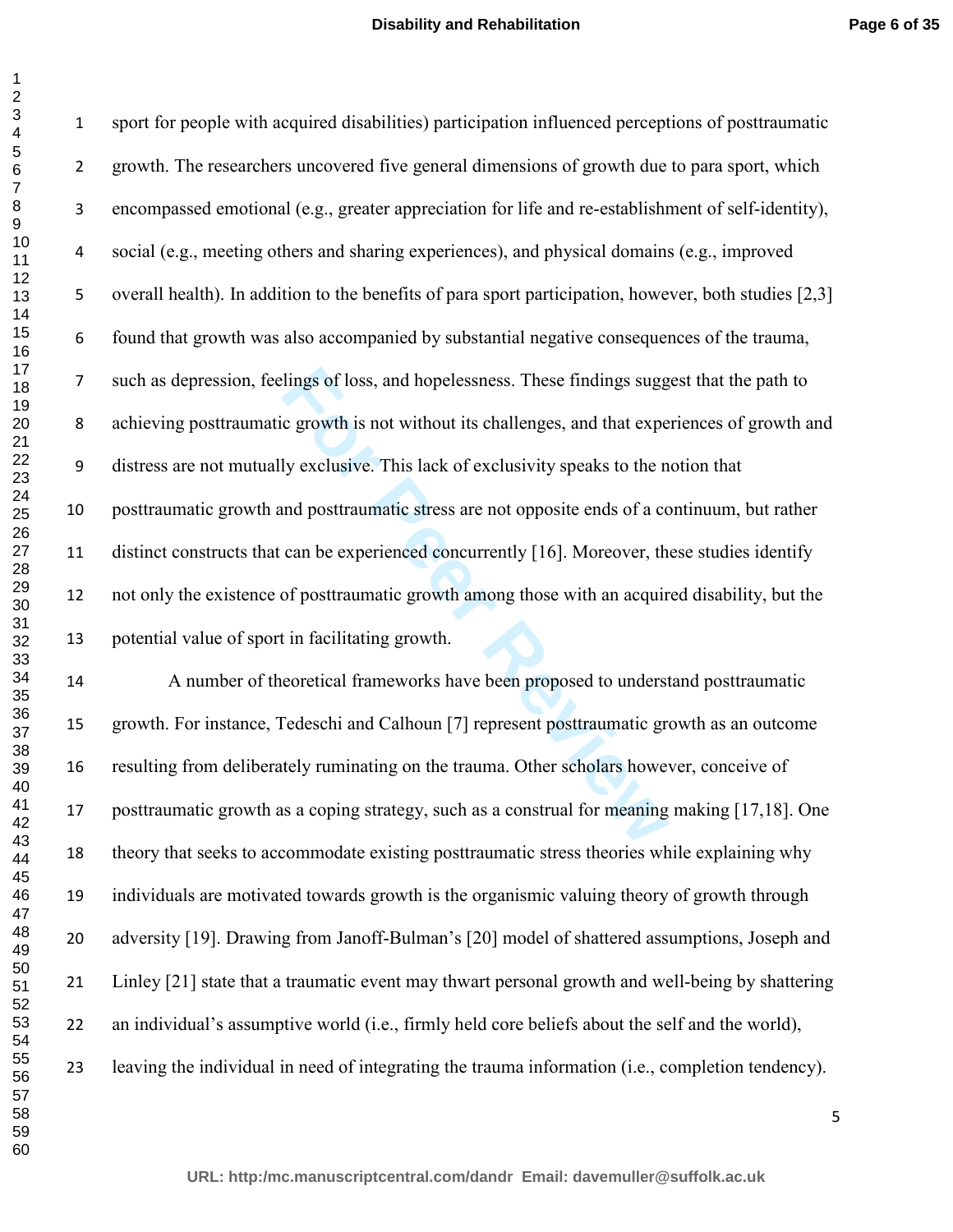$\mathbf 1$ 

#### **Disability and Rehabilitation**

This need for integration causes oscillating phases of *intrusive* and *avoidance* states, during which the individual seeks to process the trauma-related information while simultaneously defending against the distress triggered by such processing. Eventually, the intrusive and avoidant states subside resulting in one of three potential cognitive outcomes – *assimilation* (i.e., integrating the trauma information into an existing worldview)*, accommodation in a negative direction* (i.e., changing one's worldview adversely leading to possible psychopathology)*, or accommodation in a positive direction* (i.e., posttraumatic growth).

**Example 15 Solution** (i.e., posttraumatic growth).<br>
Some can either be facilitated or impeded by one's some can either be facilitated or impeded by one's somewhere.<br>
For the satisfaction of the e., to feel connected), aut The final outcome can either be facilitated or impeded by one's social environment. A supportive social environment is one that allows for the satisfaction of the fundamental human needs of relatedness (i.e., to feel connected), autonomy (i.e., to feel volitional), and competency (i.e., to feel capable) [19]. According to the theory, satisfaction of these psychological needs will give voice to the organismic valuing process (i.e., one's capacity and tendency to recognize what is important in order to lead a fulfilling life) and facilitate positive accommodation, which is characterized by well-being in the eudaimonic tradition (i.e., psychological well-being) as opposed to the hedonic tradition (i.e., subjective well-being). The distinction is significant, as it is entirely possible that even in circumstances when individuals experience positive accommodation, happiness in terms of subjective well-being will not be an inevitable outcome [19,22]. While the alleviation of distress can be attained either through assimilation or accommodation, only by positively accommodating the trauma information, can one experience growth [21].

Preliminary findings in the para sport and posttraumatic growth literature suggest that para sport participation may play a role in facilitating posttraumatic growth amongst individuals who have acquired a disability [2,3]. There is however, a need to better understand the processes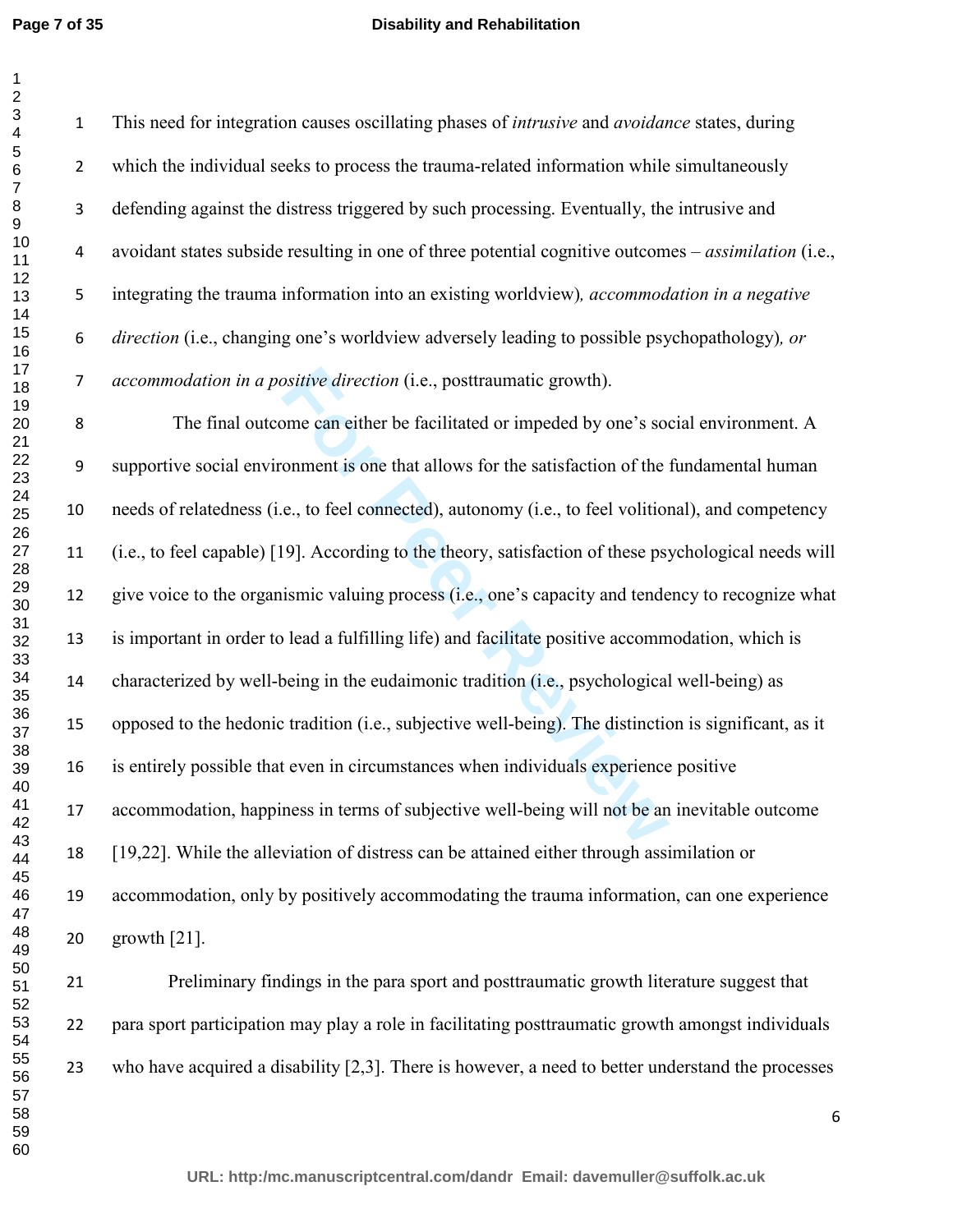$\overline{2}$ 

> through which this growth occurs. In order to enhance an understanding of *how* para sport may facilitate posttraumatic growth, the purpose of this investigation was to examine the relevance of the organismic valuing theory of growth through adversity in understanding the phenomenon of posttraumatic growth amongst individuals with physical disabilities participating in triathlon (i.e., paratriathletes). A more nuanced understanding of the psychological processes involved in experiencing posttraumatic growth among paratriathletes can provide healthcare specialists (e.g., physiotherapists, psychologists) as well as organizations (e.g., adaptive sport charities, hospitals) with essential information on the development of therapeutic interventions. Further, findings from this investigation can provide coaches and sport administrators with evidence-based knowledge on best practices for developing sport programs that encourage enhanced sport performance as well as a greater likelihood of posttraumatic growth. Finally, from a theoretical standpoint, the present investigation has the potential to examine the utility of the organismic valuing theory of growth through adversity in understanding individuals experience in a sport specific context.

#### **Methods**

#### *Participants*

The current study utilized the purposive sampling technique of criterion sampling [23], where participants were required to meet predetermined conditions deemed to be important (i.e., experience of posttraumatic growth), in order to glean knowledge of the role of paratriathlon on posttraumatic growth from a population who have experienced the phenomenon. The participant population was delimited broadly to include individuals over the age of 18, who acquired a physical disability yet remained ambulatory, and who participated in the sport of triathlon. These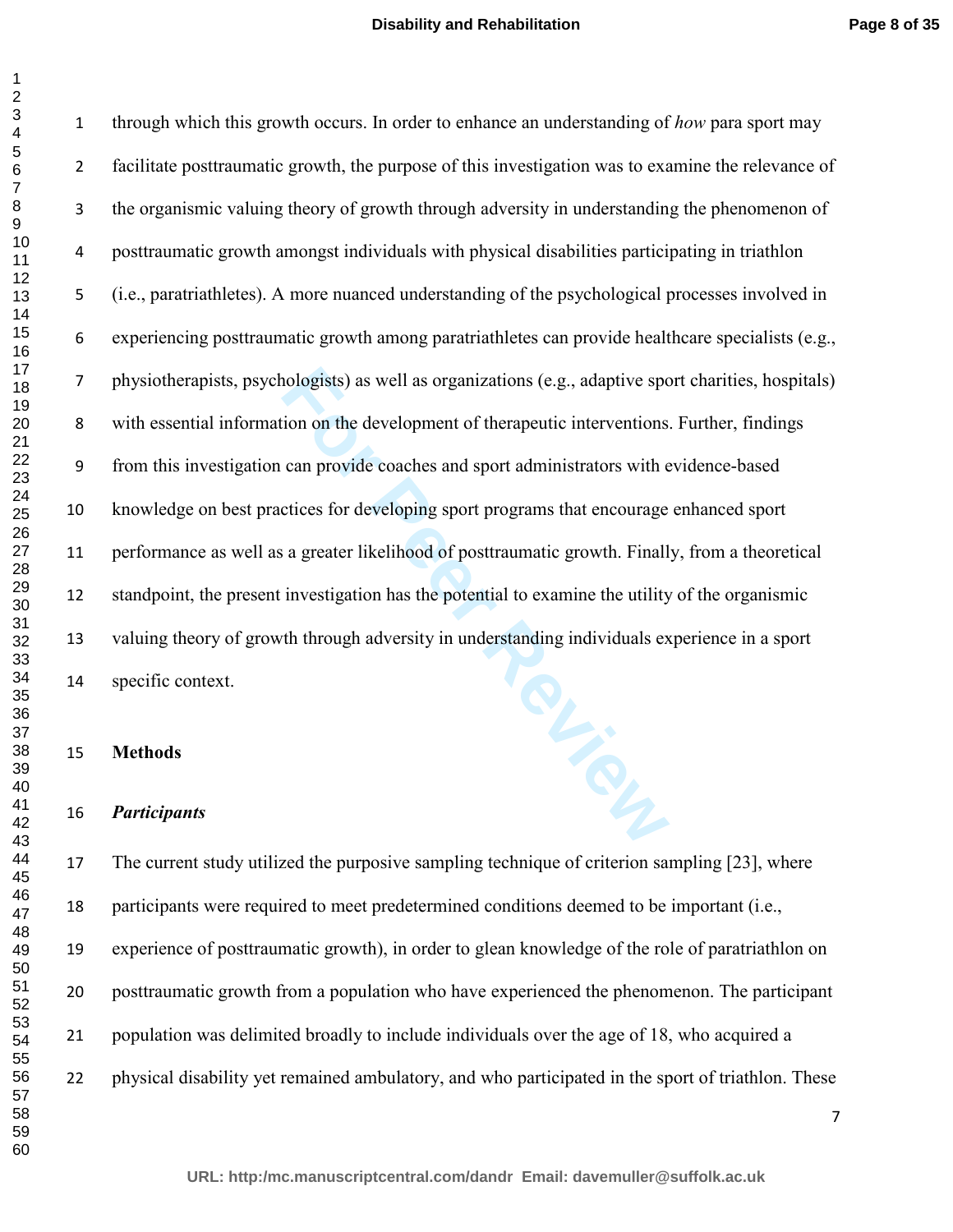**Page 9 of 35**

 $\mathbf{1}$ 

#### **Disability and Rehabilitation**

| $\mathbf{1}$   | criteria did not include individuals whose disability required permanent use of a wheelchair due       |
|----------------|--------------------------------------------------------------------------------------------------------|
| $\overline{2}$ | to the unique challenges that this population may face compared to those with disability who           |
| 3              | remain ambulatory (e.g., accessibility, transportation, etc.). Furthermore, individuals with           |
| 4              | congenital disabilities were not included as their disability did not occur as a result of a           |
| 5              | personally traumatic event. Of the prospective participants who responded to a contact phone call      |
| 6              | or email all agreed to participate in an interview. Recruitment efforts resulted in a sample of        |
| $\overline{7}$ | fourteen national and international level paratriathletes (8 male, 6 female), including                |
| 8              | Paralympians, world champions, national champions, and those with other notable                        |
| 9              | accomplishments. The average participant age was $34.6$ years (SD = 5.88), and the mean time           |
| 10             | since acquiring a disability was 11.4 years (SD = 6.21). At the time of data collection,               |
| 11             | participants were involved in para sport for an average of 7.9 years ( $SD = 3.91$ ). While only three |
| 12             | participants had triathlon experience prior to disability, all participants reported a competitive     |
| 13             | sport background. For the purpose of anonymity, pseudonyms were selected for all participants          |
| 14             | and certain demographic information is withheld from the manuscript. A range of disability             |
| 15             | types, as well as incidents in which disabilities were acquired were represented in the sample.        |
| 16             | Table 1 provides a more detailed description of participants' demographic information.                 |
| 17             | [Insert table 1 here]                                                                                  |

#### *Instruments*

As a criterion for participation was having experienced posttraumatic growth, a short form of the Posttraumatic Growth Inventory [24] was used to screen participants. The inventory is a 10-item survey that provides a global indicator of posttraumatic growth that has shown good reliability and validity across a variety of samples [24,25]. Response options range from 0 (*I did not*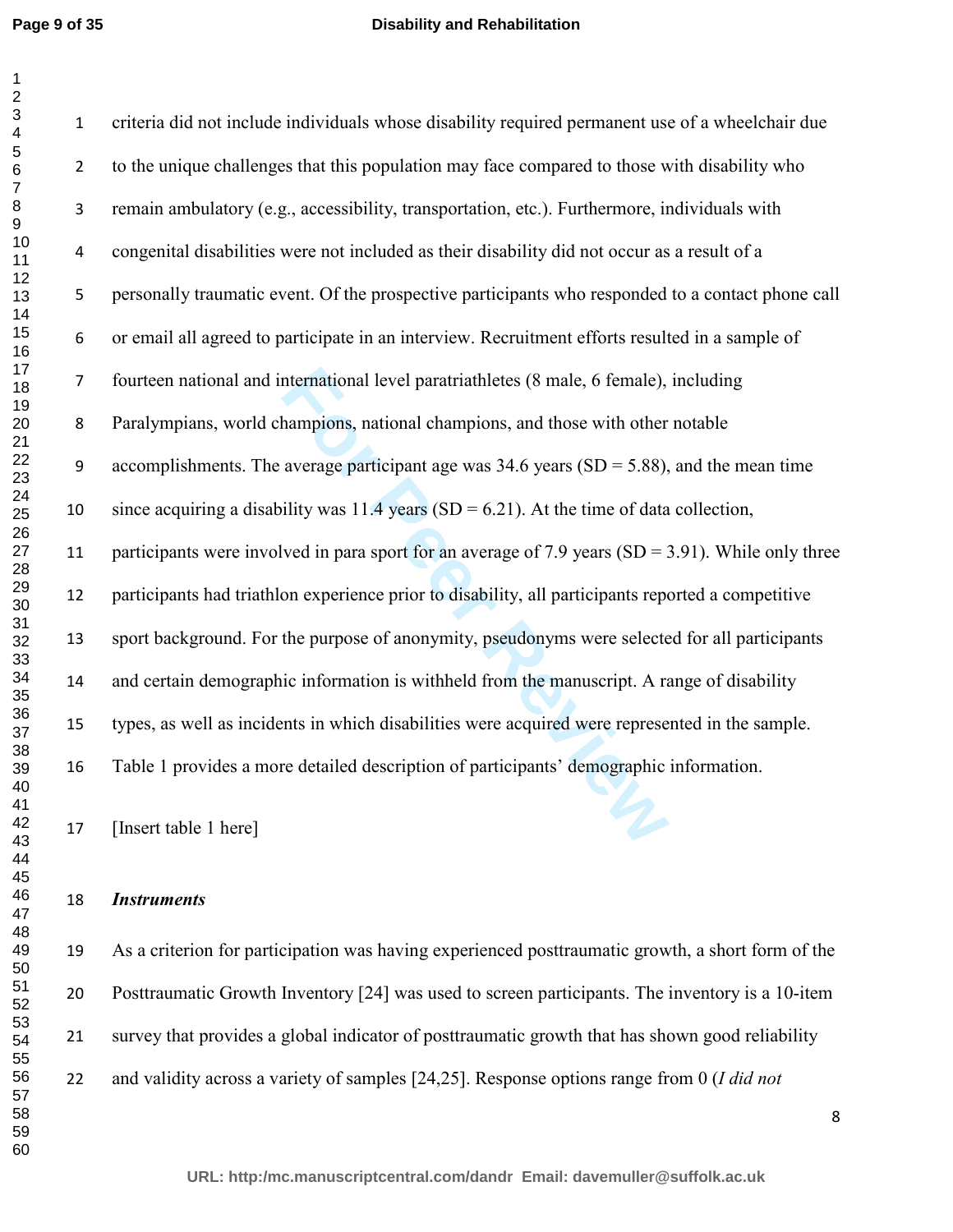*experience this change as a result of my crisis*) to 5 (*I experienced this change a very great degree as a result of my crisis*). Additionally, a semi-structured interview guide informed by the tenets of the organismic valuing theory of growth through adversity (i.e., shattered assumptive world, intrusive and avoidant states, psychological needs satisfaction) was constructed and subsequently pilot tested with two paratriathletes to further refine items. Sample interview questions included "Describe your thoughts and feelings in the immediate aftermath of acquiring your disability," "Tell me about the relationships you have made during your para sport experiences," and "How have your experiences with paratriathlon changed or evolved, if at all, since your initial experiences as a paratriathlete?"

#### *Data Collection*

me about the relationships you have made during yo<br>w have your experiences with paratriathlon changed<br>iences as a paratriathlete?"<br>are as a paratriathlete?"<br>are are approval was obtained and informed consent was<br>reviewant Institutional review board approval was obtained and informed consent was given by all participants prior to participation. As indicated, posttraumatic growth was first screened for by completing a short form of the Posttraumatic Growth Inventory [24]. An a priori designated cut-off criteria of a mean score of 2.0 was selected, as this score indicates that participants experienced at least "a small degree of posttraumatic growth." Participants who met the criteria were then interviewed by the first author, a caucasian male Paratriathlete. Such shared experience facilitated a greater understanding of subcultural norms and values, an expedited and more complete acceptance by participants, and greater openness, trust, and a richer data set [26,27]. While the merits of conducting research on one's own social group have been extensively debated, the first author's congenital impairment, helped him occupy a space on the 21 continuum between that of "insider" and "outsider" [26]. Interviews were conducted at various locations (e.g., Olympic Training Center, hotels, competition venues) to facilitate a convenient

 $\mathbf 1$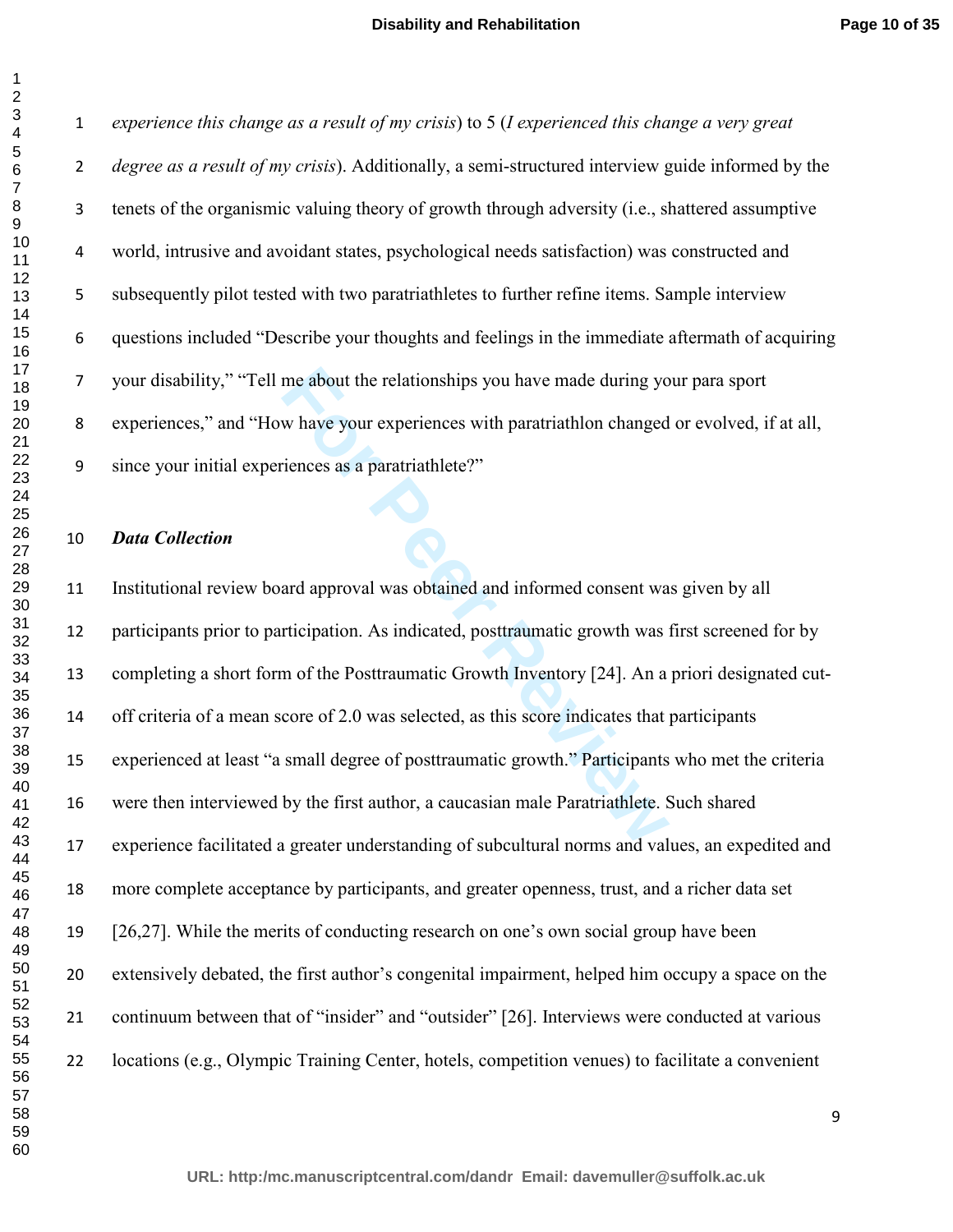**Page 11 of 35**

 $\mathbf{1}$ 

#### **Disability and Rehabilitation**

| 1                                     |
|---------------------------------------|
| 2                                     |
|                                       |
|                                       |
|                                       |
|                                       |
|                                       |
|                                       |
|                                       |
|                                       |
|                                       |
|                                       |
|                                       |
|                                       |
|                                       |
|                                       |
|                                       |
|                                       |
| 3456789111111111122222222223333333333 |
|                                       |
|                                       |
|                                       |
|                                       |
|                                       |
|                                       |
|                                       |
|                                       |
|                                       |
|                                       |
|                                       |
|                                       |
|                                       |
|                                       |
|                                       |
|                                       |
|                                       |
|                                       |
|                                       |
|                                       |
|                                       |
|                                       |
| 40                                    |
| 41                                    |
| 4:                                    |
| 4.                                    |
|                                       |
| 44                                    |
| 45                                    |
| 46                                    |
| 47                                    |
| 48                                    |
| 49                                    |
| 50                                    |
| 51                                    |
| $\frac{2}{5}$<br>$\overline{ }$       |
| 53<br>3                               |
| 54                                    |
| 55                                    |
| 56<br>ì                               |
| E<br>$\overline{\mathbf{z}}$          |
| 58                                    |
| 59                                    |
| 60                                    |
|                                       |

and safe environment for participants to share their stories and to address pragmatic considerations such as athletes' training and competition schedules. Audio data from all

interviews were recorded and transcribed verbatim. Interviews lasted an average of 43.5 minutes.

## *Analysis*

riate framework for understanding posttraumatic gro<br>an acquired disability, directed content analysis was<br>sis is a specific approach to analyzing qualitative dat<br>inform initial coding before allowing novel themes<br>1<br>be used Given the aim of examining the applicability of the organismic valuing theory of growth through adversity as an appropriate framework for understanding posttraumatic growth experiences among individuals with an acquired disability, directed content analysis was utilized [28]. Directed content analysis is a specific approach to analyzing qualitative data that utilizes theory or relevant research to inform initial coding before allowing novel themes to emerge from the data. The approach can be used to validate or expand a conceptual framework or theory [28]. Using directed content analysis, the data was analyzed as follows. First, interviews were transcribed verbatim, and the first author further familiarized himself with the data by reading through each transcript multiple times. Second, operational definitions of the major concepts of the organismic valuing theory of growth through adversity (i.e., shattered assumptive world, psychological needs satisfaction) were developed, and data representative of these concepts were coded and grouped into initial themes in a deductive manner [28]. Data that did not fit within a theoretically derived theme were coded into additional themes in an inductive manner [29]. Third, several authors evaluated the emerging themes and determined if subcategories were necessary. This process consisted of inductively clustering data based on underlying conceptual similarities. For example, the initial reaction to trauma theme was separated into subcategories depending on the psychosocial domain that was impacted (e.g., social consequences, identity crises, feelings of incompetence). Both the inductive and deductive phases of analysis were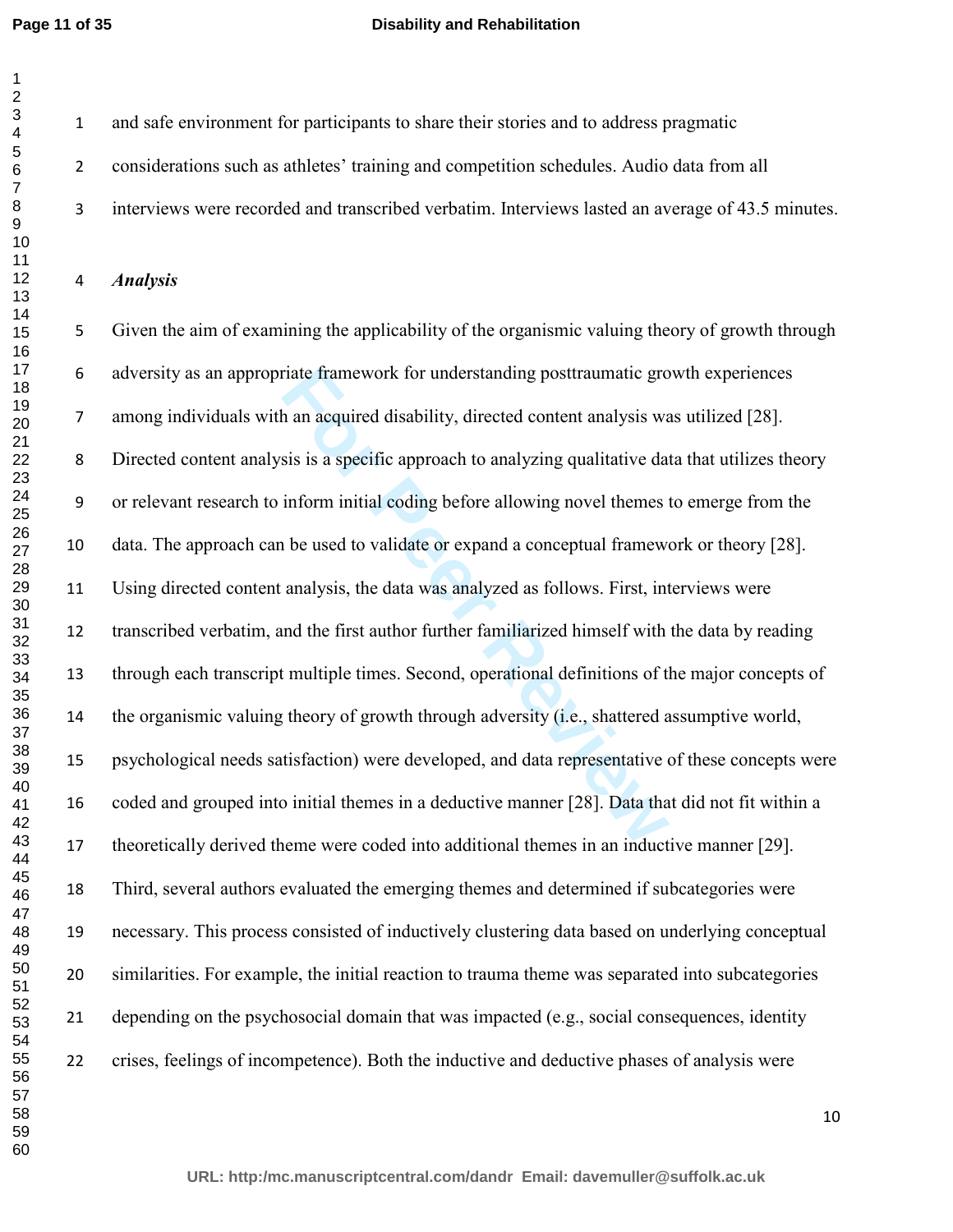| 1                 |                          |
|-------------------|--------------------------|
| <sup>2</sup>      |                          |
| S                 |                          |
| 4                 |                          |
| 5                 |                          |
| k                 |                          |
| 7                 |                          |
| Ş                 |                          |
| 9                 |                          |
|                   |                          |
|                   | 10                       |
| 1                 | 1                        |
| $\frac{12}{13}$   | $\overline{\phantom{a}}$ |
|                   |                          |
|                   | 3<br>14<br>15<br>1       |
|                   |                          |
| 16                |                          |
| 1                 | 7                        |
|                   | 18                       |
|                   | 19                       |
|                   | 20                       |
|                   |                          |
|                   |                          |
| 21<br>22<br>23    |                          |
|                   |                          |
|                   |                          |
|                   |                          |
|                   |                          |
|                   |                          |
|                   |                          |
|                   |                          |
|                   |                          |
|                   |                          |
|                   |                          |
|                   |                          |
|                   |                          |
|                   |                          |
|                   |                          |
|                   |                          |
|                   |                          |
|                   | 39                       |
|                   | 40                       |
| 41                |                          |
| 42                |                          |
| $4\overset{'}{.}$ | Š                        |
| 44                |                          |
| 45                |                          |
|                   |                          |
| 46                |                          |
| 47                |                          |
| 48                |                          |
|                   | 49                       |
|                   | 50                       |
| ļ                 | $\mathbf{51}$            |
|                   | 52                       |
| 53                | ξ                        |
|                   | 54                       |
| 55                |                          |
| 56                | ì                        |
| 57                |                          |
| 58                | 3                        |
|                   | 59                       |
|                   |                          |
|                   | 60                       |

 $\mathbf 1$ 

**Fournal EXEC SET All SO, by questioning the first author's** consider personal biases that may have influenced if acilitating a reflexive viewpoint. Specifically, the five data on a regular basis to the co-authors who prov discursive in nature and involved iterative groupings and classifications of themes, with raw data statements being organized and reorganized following discussion of conceptual similarities between data statements and *a priori*/emergent themes. In order to enhance the rigor of the findings several authors including those with substantial experience publishing qualitative research, an intimate knowledge of organismic valuing theory of growth through adversity, and an insider's and outsider's perspective (i.e., one Paralympian and several non-Paralympians) acted as critical friends [30]. They did so, by questioning the first author's grouping of findings, helping the first author consider personal biases that may have influenced interpretation of the interview data, and by facilitating a reflexive viewpoint. Specifically, the first author presented his interpretations of the data on a regular basis to the co-authors who provided a theoretical sounding board to encourage reflection upon, and exploration of, alternative explanations and interpretations as they emerged in relation to the data. As part of this process of critical dialogue, the first author was required to make a defendable case that the available data supported his interpretations. Furthermore, participant reflections on our analytical interpretations were sought [30]. This process involved sharing and dialoguing with the participants about the study's findings and providing opportunities for additional data and insight. Member reflections are not to be mistaken with member checking which seeks to find the data credible by matching the participants' and researchers' interpretations of the data.

### **Results**

The average score across participants on the short form of the Posttraumatic Growth Inventory was 3.34 (SD = 0.68), signifying moderate to strong perceptions of posttraumatic growth. Two participants (Matthew and Will), however, had mean responses considerably lower than the rest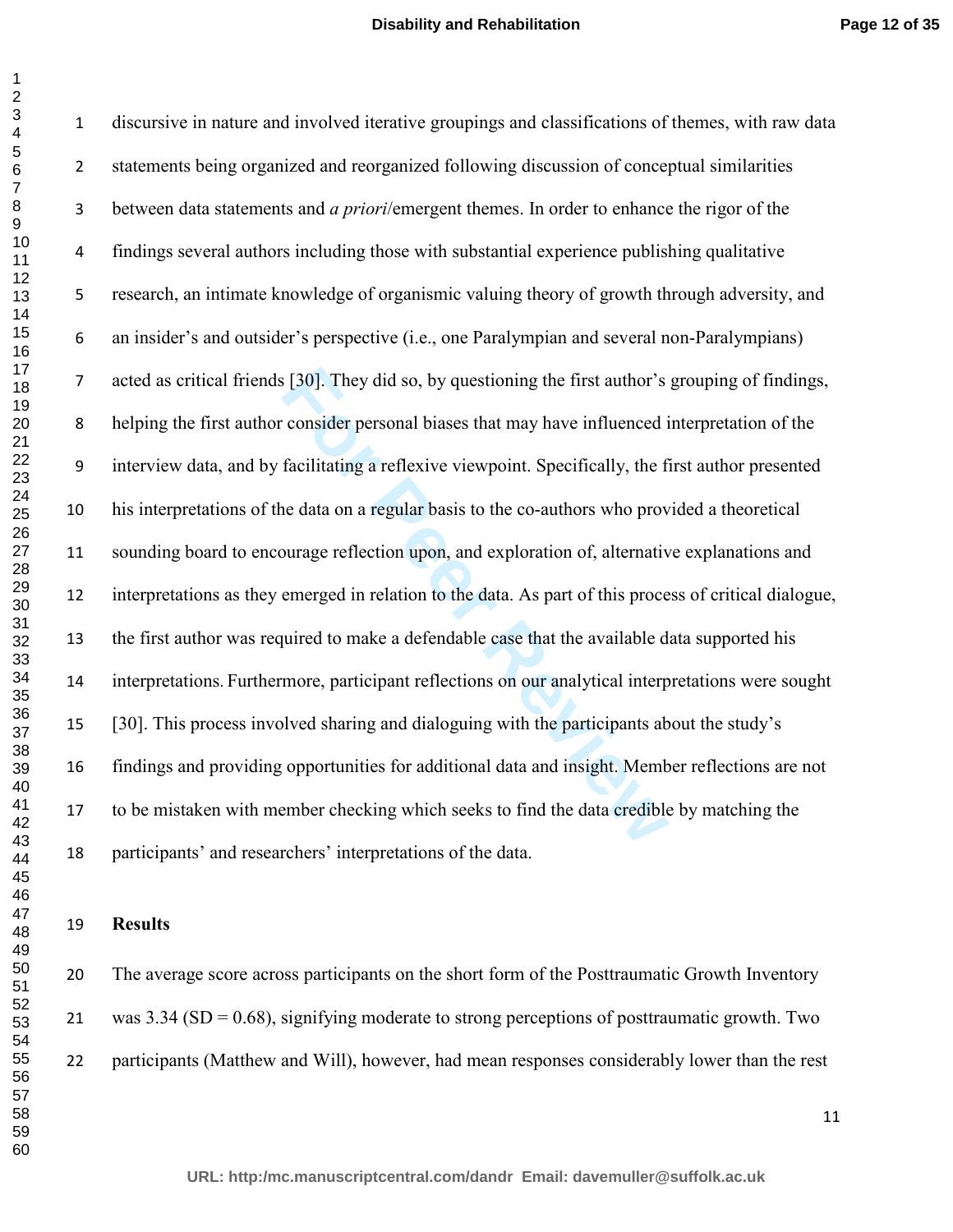$\mathbf{1}$ 

#### **Disability and Rehabilitation**

| 1                                                 |
|---------------------------------------------------|
| 2                                                 |
| 3                                                 |
| 4                                                 |
|                                                   |
| 5                                                 |
| 6                                                 |
|                                                   |
| Ş                                                 |
| 9                                                 |
| 10                                                |
| $\overline{\mathbf{1}}$<br>1                      |
| 1                                                 |
| $\overline{\phantom{a}}$<br>12<br>13              |
| 13<br>14<br>*                                     |
|                                                   |
| 15<br>5                                           |
| 16                                                |
| 1<br>$\overline{7}$                               |
| 18                                                |
| $\frac{19}{19}$                                   |
| 20                                                |
|                                                   |
| J 2 2 2 3 4 5 6 7 8 9 9 0 3 1 4 5 6 7 8 9 9 0 3 1 |
|                                                   |
|                                                   |
|                                                   |
|                                                   |
|                                                   |
|                                                   |
|                                                   |
|                                                   |
|                                                   |
|                                                   |
| $\overline{\mathbf{3}}$                           |
| $\mathbf{S}$                                      |
| 33<br>34<br>35                                    |
|                                                   |
|                                                   |
|                                                   |
| 36<br>37<br>38                                    |
|                                                   |
|                                                   |
| 39                                                |
| 40                                                |
| 41                                                |
| 42                                                |
| $4^{\circ}$<br>Š                                  |
| 44                                                |
| 45                                                |
| 46                                                |
|                                                   |
| 47                                                |
| 48                                                |
| 49                                                |
| 50                                                |
| $\mathbf{51}$<br>ŗ                                |
| ć<br>52                                           |
| 53<br>3                                           |
|                                                   |
| 54                                                |
| 55                                                |
| 56<br>ì                                           |
| 57                                                |
| 58<br>ξ                                           |
| 59                                                |
| 60                                                |
|                                                   |

of the participants (Matthew: 2.1; Will: 2.0), indicating that they experienced posttraumatic growth changes to a small degree. Carl was the next lowest with a mean of 2.7 (i.e., small to moderate degree of growth), while all other participants ranged between 3.2 and 4.4, indicating that they experienced moderate to high levels of posttraumatic growth. All participants met the cut-off criteria of 2.0 and were subsequently interviewed.

cope. Furthermore, due to the complexity of particip<br>mber of subthemes in order to further illustrate partic<br>heme highlights participants' initial reactions to trat<br>ability. Perhaps not surprisingly, these reactions were<br>s As the interviews addressed varying facets of the disability experience, so too the derived themes are diverse in scope. Furthermore, due to the complexity of participant experiences, each theme consists of a number of subthemes in order to further illustrate participants' lived experiences. The first theme highlights participants' initial reactions to trauma and having acquired a physical disability. Perhaps not surprisingly, these reactions were largely negative and illustrate how one's assumptive world can be shattered by a traumatic event such as acquiring a disability. The second theme addresses the organismic valuing theory of growth through adversity assertion that individuals who suffer a trauma experience intrusive and avoidance states while processing the trauma information. The majority of participants reported that having a physical disability had too profound of an effect on their lives to block out, and therefore intrusive thoughts were more prevalent. The third theme focuses on paratriathlon participation. Participants described these experiences in terms of the processes by which para sport helped to facilitate positive outcomes. Finally, the fourth theme pertains to reactions to one's disability status, which appeared to be unrelated to para sport participation.

# *Initial reaction to trauma/disability: Changing beliefs about the "self" and one's "place" in the world*

Participants described their initial reactions to their trauma and subsequent disability in predominantly negative terms. A number of subthemes emerged resulting in a range of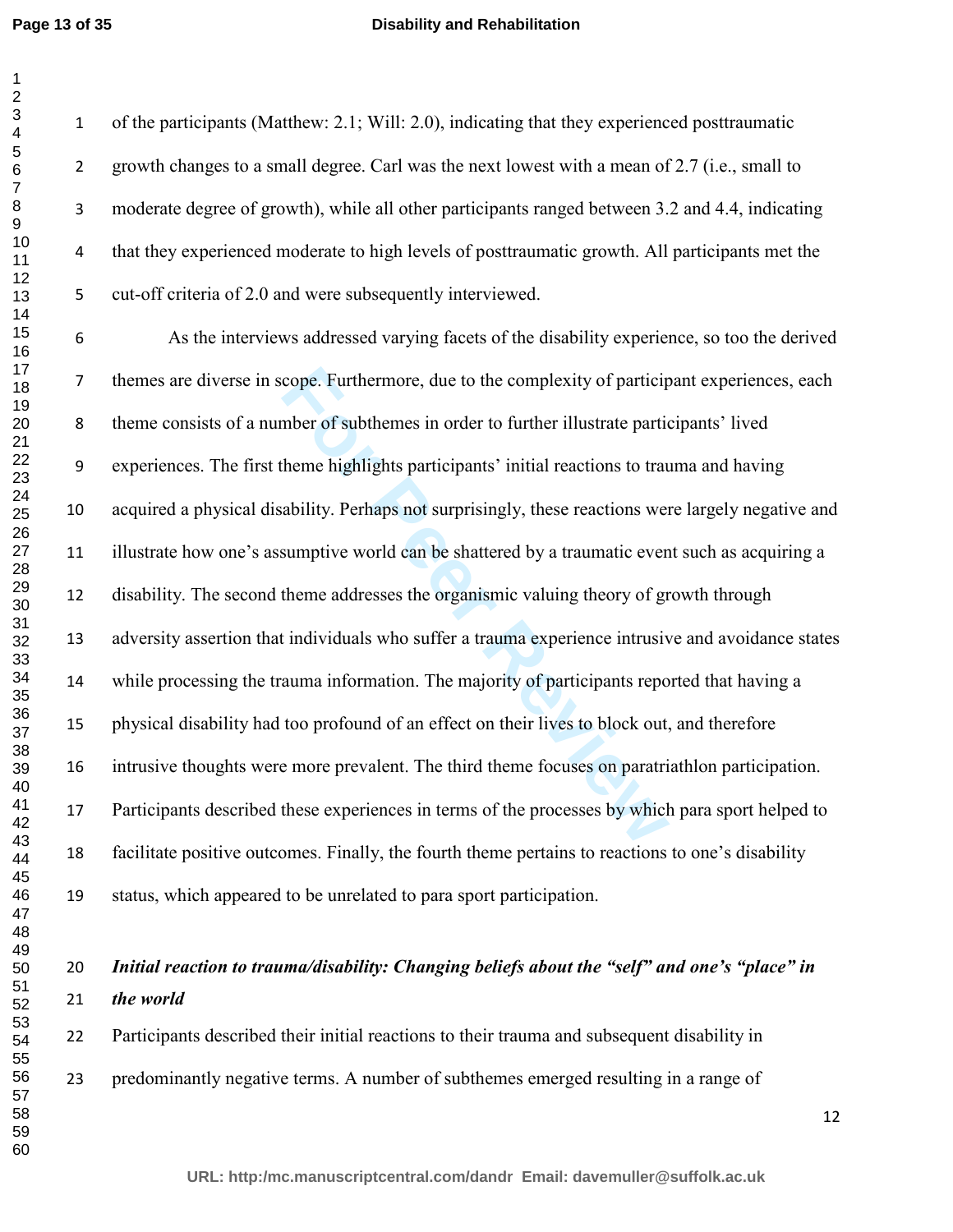#### **Disability and Rehabilitation**

 $\mathbf{1}$  $\overline{2}$ 

**Follings**, such as believing they no longer fit in with vididing being out in public, or being more reserved in nensions was due to a desire to not attract unwelcom be the center of attention, so I wore long pants frequen psychosocial consequences. One such consequence frequently cited was the impact that disability had on one's social life. These social ramifications took on multiple forms. For instance, Carl spoke of a new found "fear of being in society": 4 I wouldn't go out into public. I used to study a  $\text{lot} - \text{I}$  was in college at the time – and I would study in the coffee shop. It took me months to actually drive back and forth to the coffee shop, and then, finally, when I parked, I would just leave, and then it took me months until I would actually get out of my car and start to get comfortable being out in public. Others reported similar feelings, such as believing they no longer fit in with their peers, drifting away from friends, avoiding being out in public, or being more reserved in social situations. One reason for these apprehensions was due to a desire to not attract unwelcome attention or pity, as Allison illustrated: 12 I didn't want to be the center of attention, so I wore long pants frequently. I would run and still exercise and things like that, but when I was going into a public place – I remember specifically church, because it was an older congregation – I wouldn't wear a skirt because I didn't want to kind of alarm the other parishioners that would have felt so bad for me. A perceived loss of control as a result of having acquired a physical disability was another prevalent consequence reported by participants. Acquiring a disability caused many participants to feel less independent or in some cases provoked a realization that they were not as invincible as they once thought they were. Indicative of the sentiments of others, Evan commented: I guess I have always thought that I am in control of everything, and when I stepped on the IED [improvised explosive device] – when I got hurt – I quickly realized that I am not in control of everything. It is one of those things that I just couldn't believe it happened to me, that I couldn't go back and change it.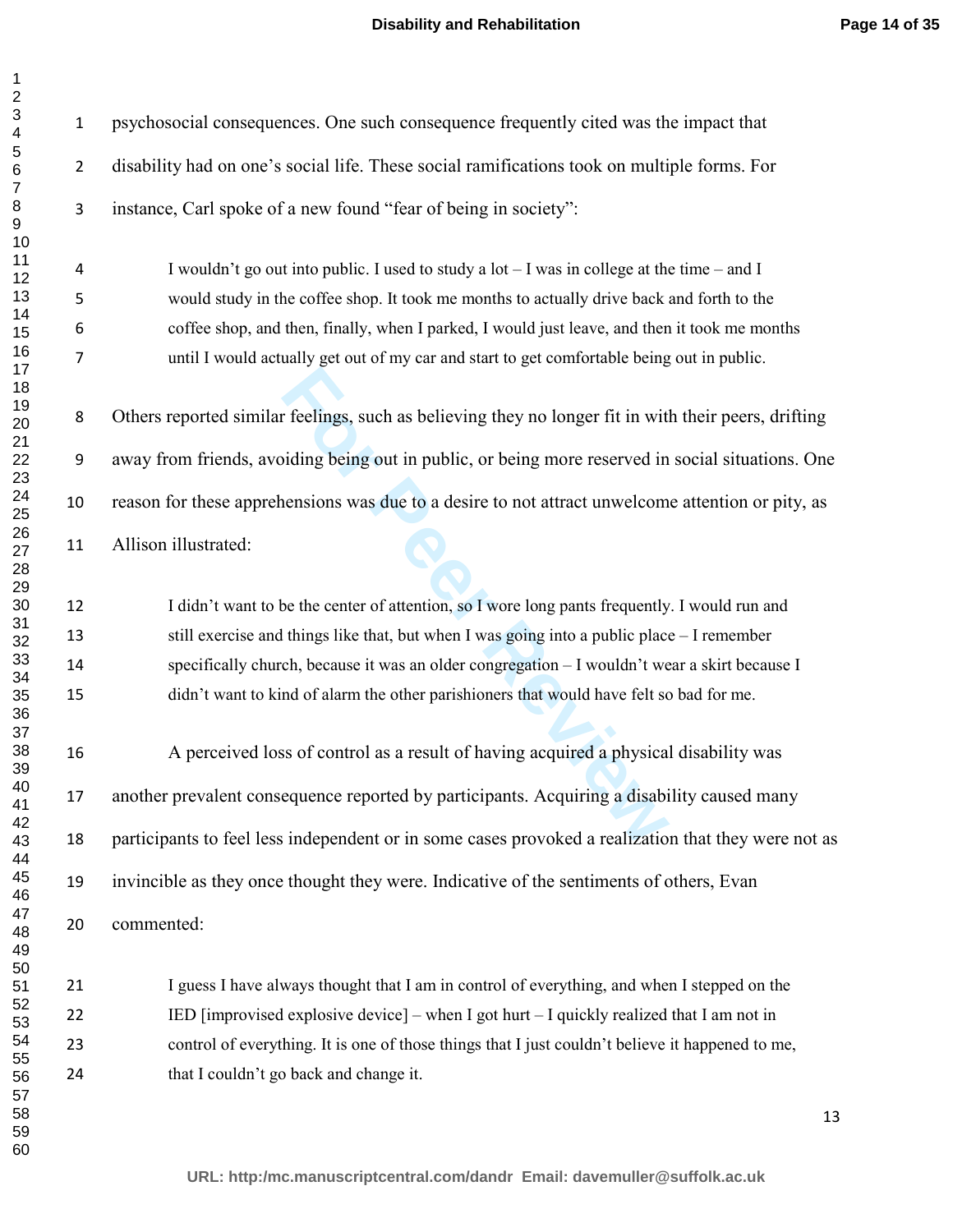$\mathbf{1}$  $\overline{2}$  $\overline{\mathbf{4}}$  $\overline{7}$  $\,8\,$ 

#### **Disability and Rehabilitation**

| 3<br>4             | $\mathbf{1}$   | Feelings of incompetence was another salient consequence of acquiring a disability.                  |
|--------------------|----------------|------------------------------------------------------------------------------------------------------|
| 5<br>$\,6$         | $\overline{2}$ | Many participants reported concerns regarding their ability to function in the world or              |
| 7<br>8<br>9        | 3              | frustrations related to struggles with tasks once taken for granted. Ben described how these         |
| 10<br>11<br>12     | 4              | feelings of incompetence led to his frustrations:                                                    |
| 13<br>14           | 5              | Initially, I was frustrated and annoyed with how much it impacted my life, particularly how          |
| 15<br>16           | 6              | slow I was at doing things. Everything seemed to take two or three times longer than it did          |
| 17                 | 7              | before, even the simple stuff $-$ like putting toothpaste on a toothbrush was incredibly             |
| 18<br>19           | 8              | frustrating. It wasn't necessarily any kind of big thing that was super frustrating; it was those    |
| 20                 | 9              | small little things that kind of added up over time. I remember a particular instance with a         |
| 21<br>22           | 10             | tube of toothpaste, and I couldn't get toothpaste on the toothbrush without getting it all over      |
| 23<br>24<br>25     | $11\,$         | the counter, and I just got reduced to tears because of that frustration.                            |
| 26<br>27<br>28     | 12             | Many participants also reported that acquiring a disability resulted in feeling like they            |
| 29<br>$30\,$<br>31 | 13             | lost their identity.                                                                                 |
| 32<br>33           | 14             | Pre-injury my purpose in life was to be a phenomenal athlete. And then, immediately post-            |
| 34                 | 15             | injury, there was a loss of purpose. To be honest with you, I felt like I didn't know what I         |
| 35<br>36           | 16             | was here for. Everything was stripped from me, and all of those things I thought I was               |
| 37<br>38<br>39     | 17             | supposed to be before were gone. (Carl)                                                              |
| 40<br>41<br>42     | 18             | Other participants felt like their disability became their defining feature and that everything else |
| 43<br>44           | 19             | was stripped away. As Allison illustrated, "It was very hard for me to rationalize that I had other  |
| 45<br>46           | 20             | gifts besides physical attributes and my physical mobility." Furthermore, depression and other       |
| 47<br>48<br>49     | 21             | psychopathological responses were also pronounced amongst several participants. Carl credited        |
| 50<br>51<br>52     | 22             | his loss of identity as the source of his depression:                                                |
| 53<br>54           | 23             | I definitely was depressed. I had about three months of depression, and a lot of that stemmed        |
| 55                 | 24             | from the fact that everything I had known about myself, defining factors like sports and             |
| 56<br>57           | 25             | athleticism, were gone, so I got very depressed for about three months post-amputation.              |
| 58<br>59           |                | 14                                                                                                   |

**URL: http:/mc.manuscriptcentral.com/dandr Email: davemuller@suffolk.ac.uk**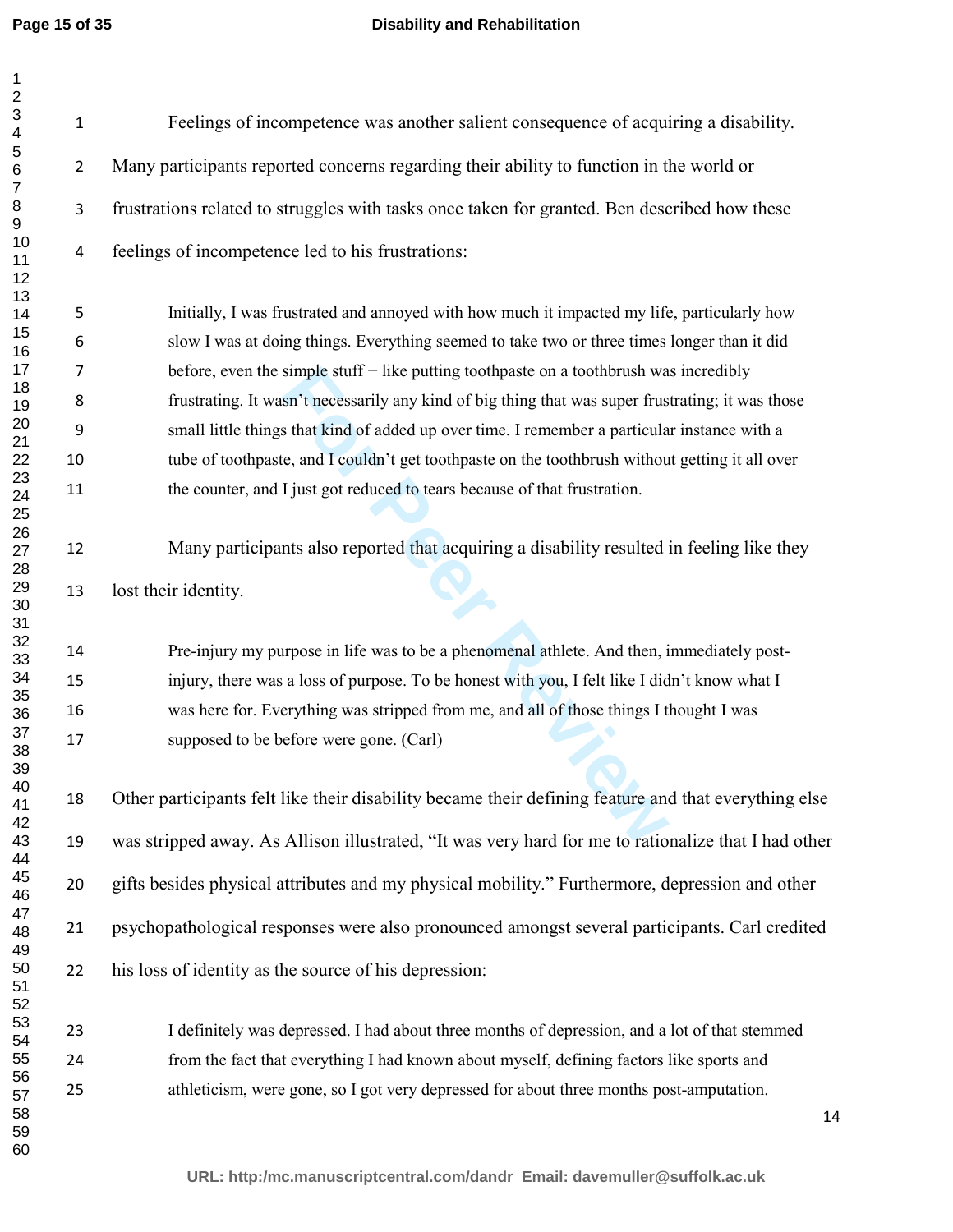$\mathbf{1}$ 

Several other initial reactions were articulated, albeit to a lesser extent than those described above. Such reactions included denial or a delayed acceptance, anger at having acquired a disability, loss of self-esteem, and negative body image. For example, Ben's comments epitomized the loss of confidence and decrements to self-esteem mentioned by several participants, "I definitely felt like I had less value after the accident, that I couldn't contribute as much [to society]" while Carl's statement provided a powerful demonstration of body image concerns: "I never wanted to really see myself without clothes on. I never wanted to see myself; even in sexual relationships, it was more like hurrying to cover my body up."

*Intrusive and avoidance states* 

It is the reality see myself without clothes on. I never v<br>ships, it was more like hurrying to cover my body up<br>the states<br>at intrusive thoughts regarding the moment of injury<br>re far more prevalent than avoidant thoughts. Interviews revealed that intrusive thoughts regarding the moment of injury and one's newly acquired disability were far more prevalent than avoidant thoughts. As Katie suggested, "It was very time consuming, and all you do is think about what happened, if anything could have been different." The use of avoidance strategies was far less prevalent, although several examples of this strategy were articulated. As Gwen described, "I think that I tried to repress a lot of it. I definitely wanted to be seen as 'normal', and I wanted to just go back to being as normal as possible." However, many participants described how the significant physical and overall life alterations occurring as a result of their disability made it hard to avoid or block out injury-related thoughts. Jared illustrated this point in stating, "It's kind of hard when you need crutches to go to the bathroom. You're constantly reminded about it, so it's kind of hard to block it out." Despite the intrusive thoughts experienced by many, all participants reported that perseveration over their disability, for the most part, eventually subsided.

#### *Para sport participation*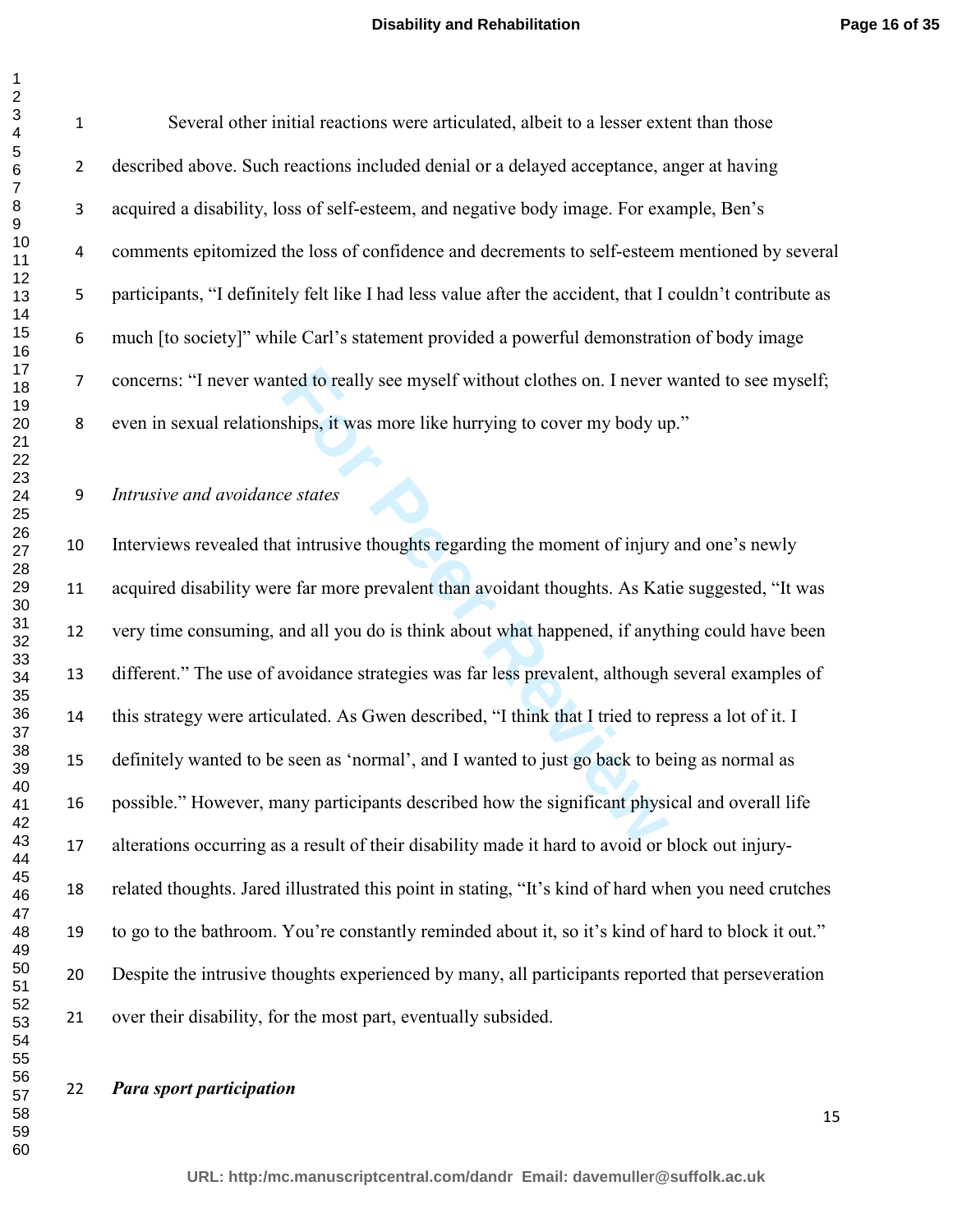#### **Disability and Rehabilitation**

| 1<br>$\overline{c}$ |                |              |
|---------------------|----------------|--------------|
| 3<br>4              | $\mathbf{1}$   |              |
| 5<br>6              | $\overline{2}$ | ť            |
| 7<br>8<br>9         | 3              | g            |
| 10<br>11<br>12      | 4              | I            |
| 13<br>14<br>15      | 5              | F            |
| 16<br>17<br>18      | 6              | S            |
| 19<br>20            | 7              | a            |
| 21<br>22            | 8              | S            |
| 23<br>24            | 9              | $\mathbf{N}$ |
| 25<br>26            | 10             | b            |
| 27<br>28<br>29      | 11             | $\mathbf C$  |
| 30<br>31            |                |              |
| 32<br>33            | 12             | $\mathbf c$  |
| 34<br>35            | 13             |              |
| 36<br>37            | 14             |              |
| 38                  | 15             |              |
| 39<br>40            | 16             |              |
| 41<br>42            | 17             | F            |
| 43<br>44<br>45      |                |              |
| 46<br>47            | 18             | $\mathbf C$  |
| 48<br>49            | 19             | p            |
| 50<br>51            | 20             |              |
| 52<br>53            | 21             |              |
| 54<br>55            | 22             |              |
| 56<br>57            |                |              |
| 58<br>59            |                |              |
| 60                  |                |              |

When describing their para sport experiences, participants spoke of the processes through which their para sport experiences facilitated growth as well as the explicit experiences of posttraumatic growth resulting from their para sport involvement.

*Processes of para sport* 

s was by providing opportunities for meaningful socknowled Kinship and support, as well as opportunities to lear ithin the para sport environment was highlighted by re's competition, but there's still community and I then Para sport facilitated posttraumatic growth through a variety of mechanisms. One way that para sport accomplished this was by providing opportunities for meaningful social experiences that allowed for feelings of kinship and support, as well as opportunities to learn from others. This sense of community within the para sport environment was highlighted by all participants. As Megan observed, "There's competition, but there's still community and I think that's helpful because you're not alone. You're not alone." In terms of kinship, para sport provided opportunities to relate to individuals with similar circumstances, which was not something that could be experienced in their existing relationships. Jared illustrated this point in commenting:

Being exposed to all these people − you know, disabled athletes − it's special. It's really, really, special to me. I mean, you don't get to spend time with people who've been through things like you've been through and had some challenges that you've been through. It's something about having that kinship, you know; you don't get that kinship anywhere else.

For some participants, para sport helped them cope with their disability by providing role models of other disabled athletes who had overcome disability related challenges. Such models provided participants with the belief that they too could overcome their challenges.

Sports have really helped me deal with it  $[my]$  disability] in that I've been surrounded by a community of other people that have similar disabilities, if not worse disabilities – or disabilities that affect them more, I wouldn't say worse or better – but have a higher impact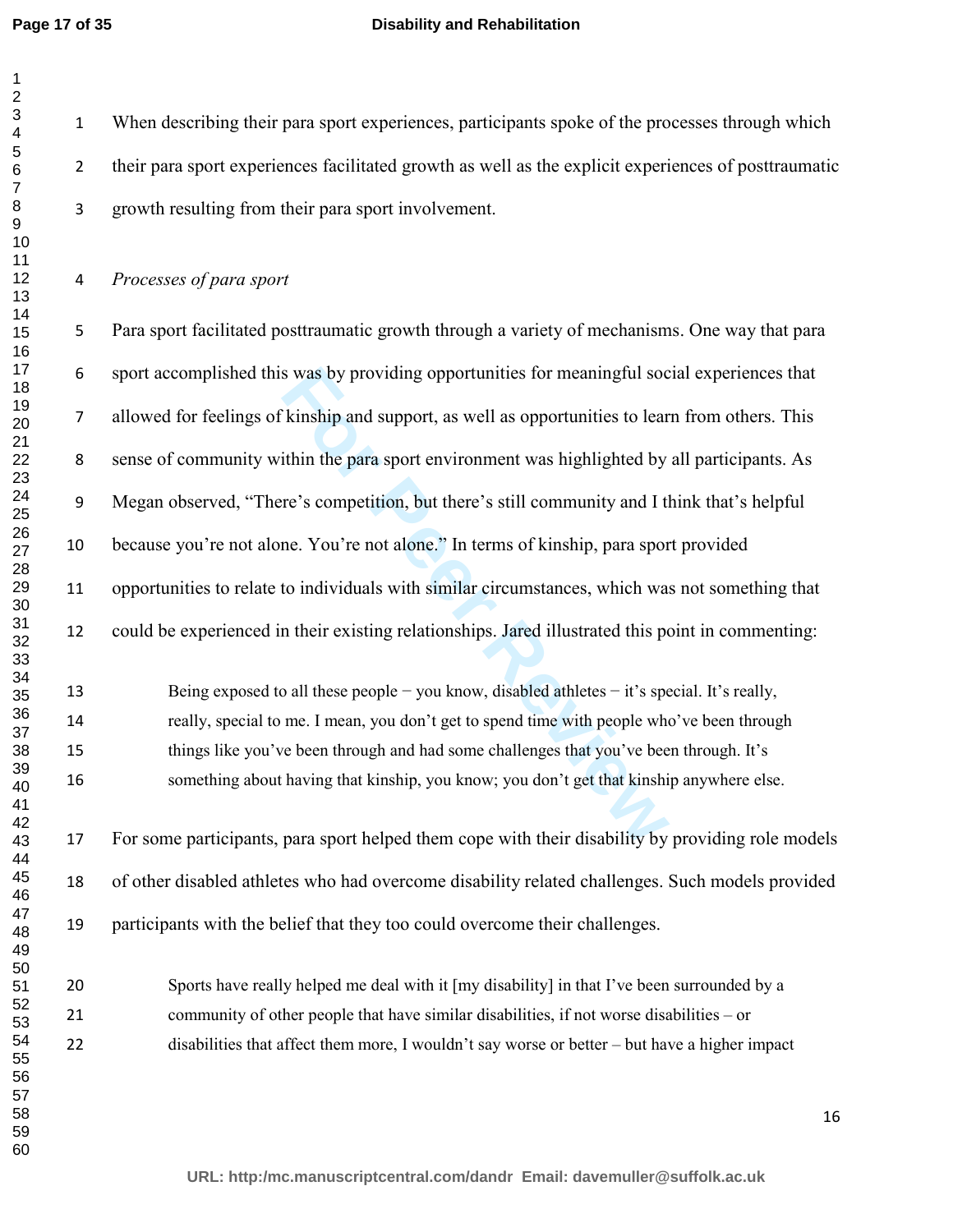$\mathbf{1}$  $\overline{2}$  $\overline{\mathbf{4}}$  $\overline{7}$  $\,8\,$  $\boldsymbol{9}$ 

| $\mathbf 1$<br>$\overline{2}$ | of how they're affected by their disability. And seeing them being able to cope and still<br>succeed in athletics and life has really made dealing with my disability a lot easier. (Carl) |
|-------------------------------|--------------------------------------------------------------------------------------------------------------------------------------------------------------------------------------------|
| 3                             | Another way para sport served to facilitate posttraumatic growth was by providing                                                                                                          |
| 4                             | opportunities for participants to experience competence by setting goals and overcoming                                                                                                    |
| 5                             | challenges. For example, when asked how learning to be a triathlete affected his life, Carl                                                                                                |
| 6                             | responded:                                                                                                                                                                                 |
|                               |                                                                                                                                                                                            |
| $\overline{7}$                | I think that's when my life started to change for the better, you know, starting to have a goal,                                                                                           |
| 8                             | which, might have been small, but learning to run better was a goal, and it gave me purpose                                                                                                |
| 9                             | to try to really overcome the whole 'this disability owns me' as opposed to 'I own this                                                                                                    |
| 10                            | disability', and I started learning that I could be a good runner. I could be a competitive                                                                                                |
| 11                            | athlete because of all that, and that really changed my mindset from 'this defines me', and                                                                                                |
| 12                            | then turnaround to 'I define myself.'                                                                                                                                                      |
| 13                            | Moreover, many participants mentioned how learning to adapt in sport helped in other aspects of                                                                                            |
| 14                            | life. As Ben suggested:                                                                                                                                                                    |
| 15                            | It's taught me to find ways to work around parts of my life. There are certain things that are                                                                                             |
| 16                            | just much more difficult, or I'm unable to do, and being in sport has taught me ways to be                                                                                                 |
| 17                            | inventive and figure out how to do things that, beforehand, I would just have someone else                                                                                                 |
| 18                            | do for me.                                                                                                                                                                                 |
|                               |                                                                                                                                                                                            |
| 19                            | Numerous participants commented on how para sport enabled a sense of empowerment                                                                                                           |
| 20                            | and control. As Jared explained, "The para side of it takes it to a different level. I'm empowered.                                                                                        |
| 21                            | I'm not less. I'm more." Ben further described how para sport was empowering in terms of                                                                                                   |
| 22                            | assuming control over your life.                                                                                                                                                           |
| 23                            | I think that, definitely, para sport is empowering, and it gives you something that is                                                                                                     |
| 24                            | controllable in a world of things that are not controllable, particularly for someone who has                                                                                              |
|                               |                                                                                                                                                                                            |
|                               | 17                                                                                                                                                                                         |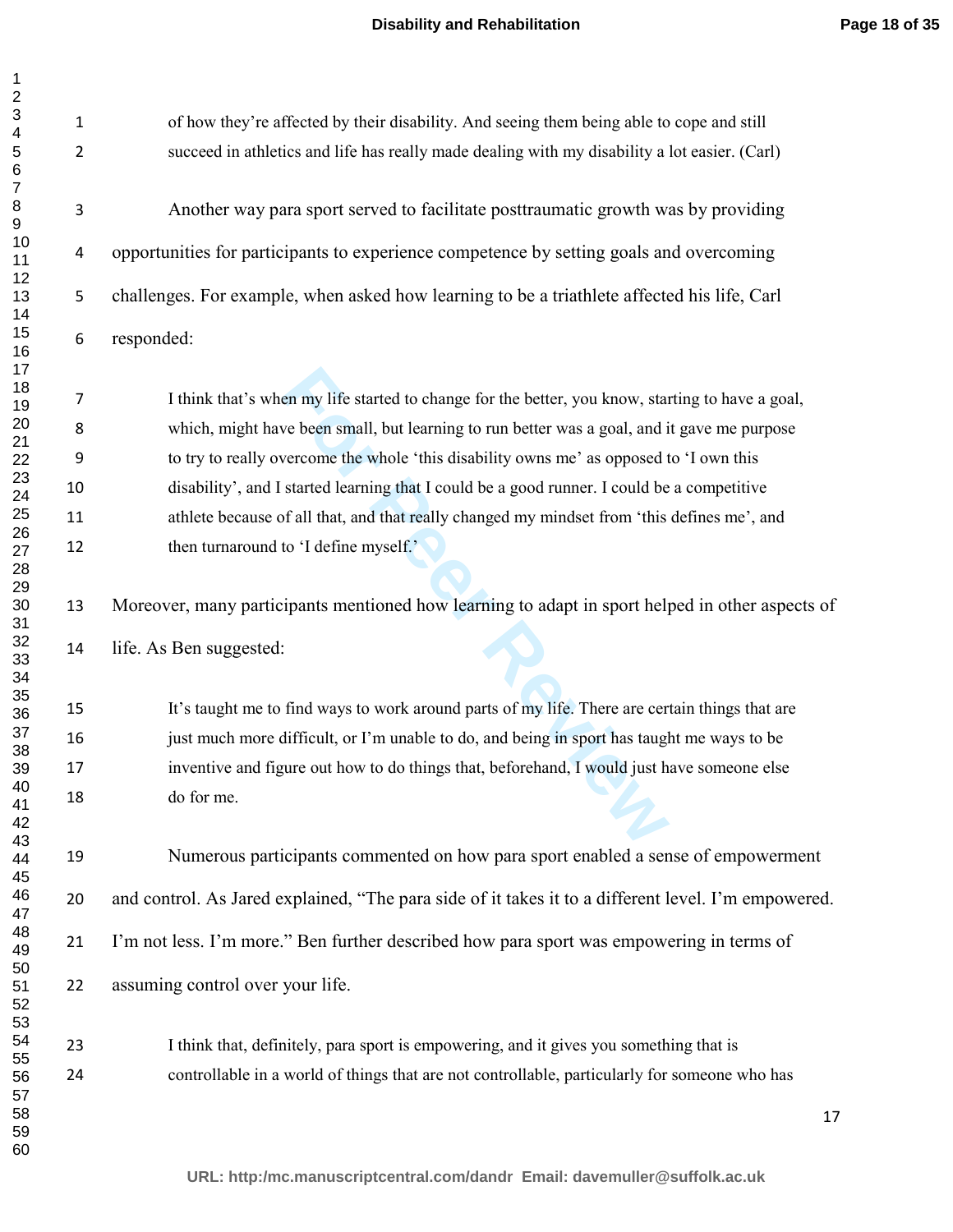**Page 19 of 35**

 $\mathbf{1}$ 

# **Disability and Rehabilitation**

| 1                    |                |                                                                                                    |
|----------------------|----------------|----------------------------------------------------------------------------------------------------|
| 2<br>3               |                | recently acquired a disability. The 'put the work in and get something out' that happens in        |
| 4                    | $\mathbf{1}$   |                                                                                                    |
| 5                    | 2              | sport is very comforting, might be a good word. In a situation where you recently                  |
| 6<br>7               | 3              | acquired a disability and there's still a bunch of unknown, sport is very known and very           |
| 8<br>9               | 4              | focused, and there's an aspect of being able to control things that you wouldn't be able to        |
| 10                   | 5              | control outside of sport.                                                                          |
| 11                   |                |                                                                                                    |
| 12                   |                |                                                                                                    |
| 13                   | 6              | The theme of identity was also prominent amongst participants. Para sport participation            |
| 14<br>15             |                |                                                                                                    |
| 16                   | $\overline{7}$ | served as a mechanism to regain an old identity. For example, in reflecting on her initial         |
| 17                   |                | experiences with para sport, Gwen illustrated this theme:                                          |
| 18<br>19             | 8              |                                                                                                    |
| 20                   |                |                                                                                                    |
| 21                   | 9              | That year of my life was the best year of my life just because I felt like I was constantly, you   |
| 22<br>23             | 10             | know, trying – not new things – but trying things [running] that I haven't done in eight years,    |
|                      | 11             | and just kind of reconnecting with that whole piece of my identity [being an athlete] that I       |
| 24<br>25             |                |                                                                                                    |
| 26<br>27             | 12             | had lost.                                                                                          |
| 28                   |                |                                                                                                    |
| 29                   | 13             | Para sport participation also afforded many participants the opportunity to expand upon their      |
| 30<br>31             |                |                                                                                                    |
| 32                   | 14             | previous identity, one which often centered around para sport. As Evan described:                  |
| 33                   |                |                                                                                                    |
| 34<br>35             | 15             | I think, originally, when I was injured and lost my leg, I immediately felt like I had lost my     |
| 36                   |                |                                                                                                    |
| 37                   | 16             | identity, and now I feel like I have kind of a new identity. Now, I am an athlete. I am an         |
| 38<br>39             | 17             | athlete who competes in sports. I think that's pretty cool.                                        |
| 40                   |                |                                                                                                    |
| 41                   | 18             | Moreover, as acquiring a physical disability resulted in a loss of identity for many participants, |
| 42<br>43             |                |                                                                                                    |
| 44                   | 19             | para sport was perceived as a way to overcome feelings of being defined by a disability.           |
| 45                   |                |                                                                                                    |
| 46<br>47             |                |                                                                                                    |
| 48                   | 20             | Sport taught me that I can still do the things I want to do like my disability doesn't define      |
| 49                   | 21             | me, and I don't feel like I have a "woe is me, things are so rough" attitude that I had in the     |
| 50<br>51<br>52<br>53 | 22             | past before finding para sport. (Ben)                                                              |
|                      |                |                                                                                                    |
|                      | 23             | Lastly, several participants mentioned how para sport served as a coping mechanism in              |
| 54<br>55             |                |                                                                                                    |
| 56                   | 24             | which they could focus their energy to help them deal with having acquired a disability. For       |
| 57                   |                |                                                                                                    |
| 58<br>59             |                | 18                                                                                                 |
| 60                   |                |                                                                                                    |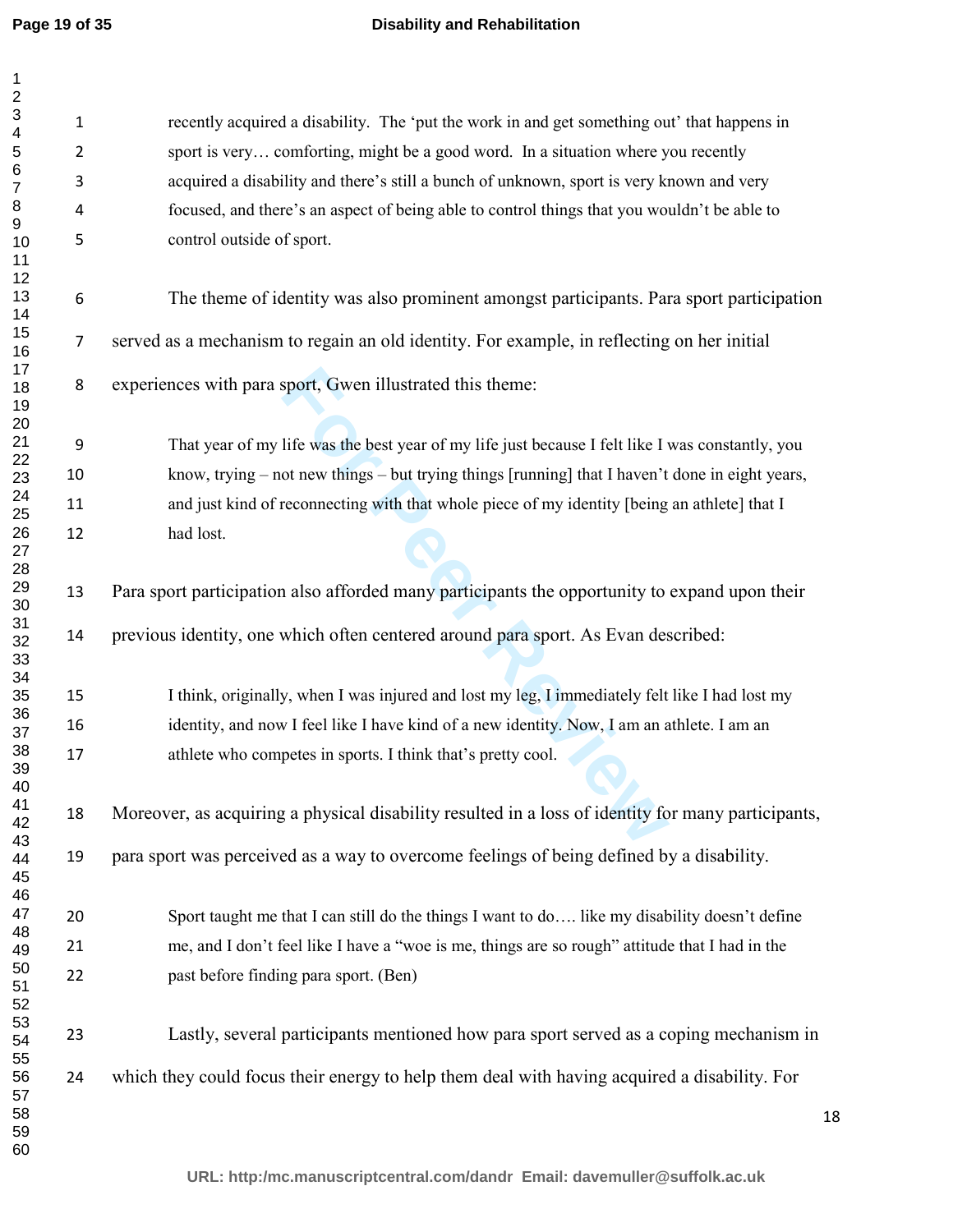$\mathbf{1}$ 

example, Katie credited para sport for helping her return to functioning: "it got me, in my mind,

out of my hospital bed." Similarly, Justin affirmed that:

Para sports and sports in general basically saved my life because they gave me an outlet in which to filter or eliminate frustrations. …getting involved in para sports, training, and all the stuff that is associated with para sports has been the [emotional] outlet and the coping mechanism – the main coping mechanism – by which I deal with my disability.

# *Experiences of posttraumatic growth resulting from para sport participation*

*Example 1 Form para sport participation* generally the role that para sport played in the facilitation of experiences of posttraumatic growth which resulted a experience was related to the cultivation of relation elatio In addition to discussing the role that para sport played in the facilitation of growth, participants commented on several experiences of posttraumatic growth which resulted from their para sport participation. One such experience was related to the cultivation of relationships. As indicated previously, the social relationships, camaraderie, and support afforded through para sport participation were factors that facilitated growth. However, participant comments also suggested that cultivating deep and meaningful relationships were part of the posttraumatic growth experience resulting from their para sport involvement. Katie conveyed how para sport experiences led to meaningful relationships:

In para sport, everyone has overcome some sort of…whether they were born with a disability, they've had to grow up with it, or they've overcome some trauma or disease, whatever it is, we've all gone through our period, of trying to fit in or trying to figure out what we want to do, and everyone has these amazing stories, and you all come together, and it's just this…. I mean the people are amazing. I have relationships that will last forever that 21 I met during sports.

All participants reported enhancements in their confidence, which they attributed to their involvement in para sport. Beyond their sport confidence however, participants described how they became more confident in their ability to succeed in life with a disability, regardless of the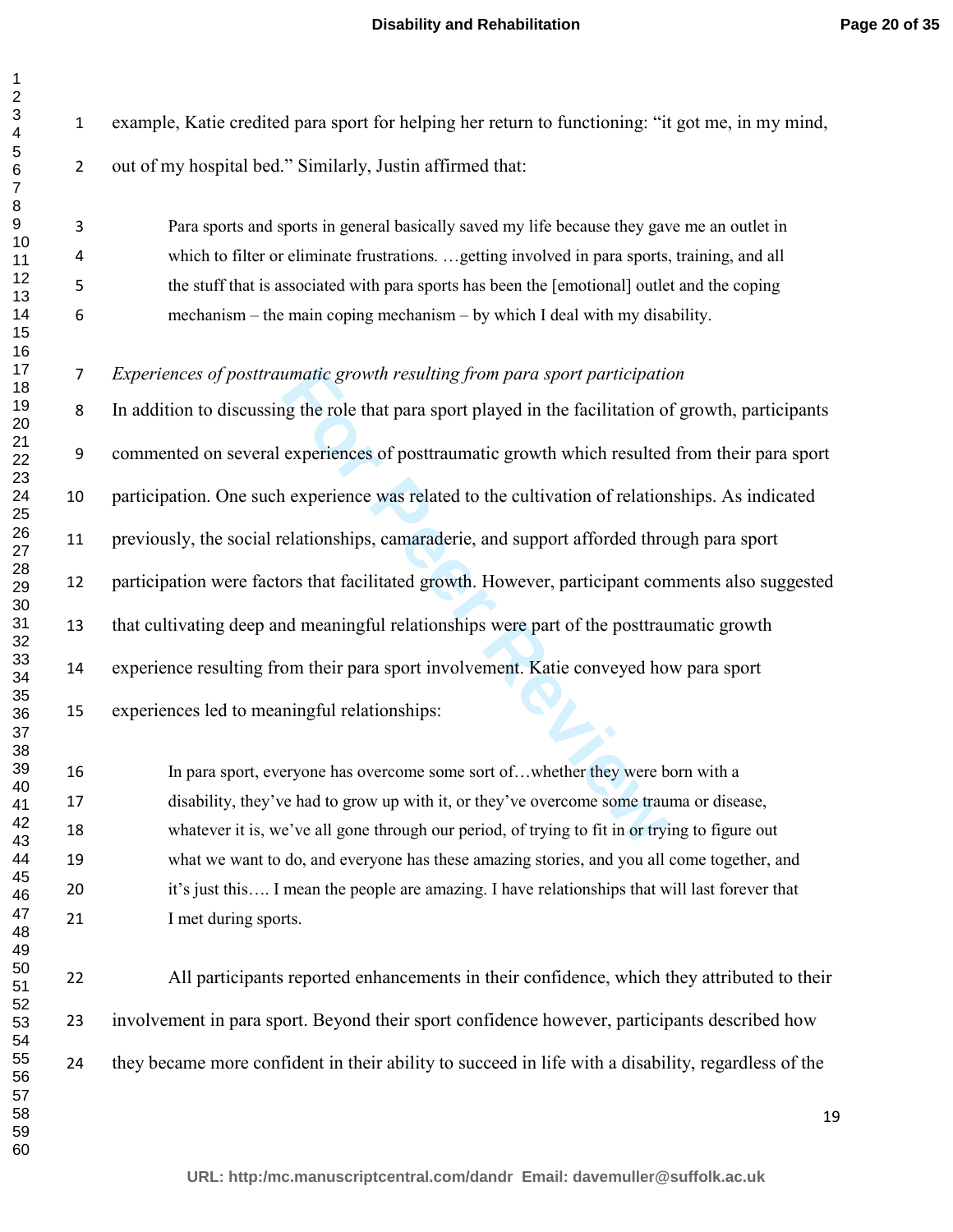#### **Page 21 of 35**

 $\mathbf{1}$  $\overline{2}$  $\overline{\mathbf{4}}$  $\overline{7}$  $\,8\,$ 

 

# **Disability and Rehabilitation**

| $\mathbf{z}$                      |                  |                                                                                                        |
|-----------------------------------|------------------|--------------------------------------------------------------------------------------------------------|
| 3<br>$\overline{\mathcal{A}}$     | $\mathbf{1}$     | challenges they faced. As Matthew stated, "It has given me all of the confidence that I have now.      |
| 5<br>6<br>$\overline{\mathbf{7}}$ | 2                | Without it, I probably wouldn't be doing half the stuff I'm doing now." Similarly, Ben felt that:      |
| $\bf 8$<br>9<br>10                | 3                | Sport has given me the ability to trust in myself and trust what I can do. The self-doubt that         |
| 11                                | 4                | came along with my disability has been eradicated through my participation in sport.                   |
| 12<br>13                          | 5                | Learning that my disability doesn't mean that my life has to be so different, like I need to           |
| 14                                | 6                | walk on egg shells around myself. Competing in sport has given me the ability to feel like I           |
| 15<br>16<br>17                    | 7                | can overcome just about anything that would come my way.                                               |
| 18<br>19<br>20                    | 8                | Para sport also helped some participants deal with body image issues after acquiring a                 |
| 21<br>22<br>23                    | $\boldsymbol{9}$ | disability. As Evan illustrated:                                                                       |
| 24<br>25                          | 10               | At first, when I looked in the mirror, I thought I just looked really strange because I'm              |
| 26                                | 11               | missing a body part. And that has totally gone away. Now, out in public, I'm fine with taking          |
| 27<br>28                          | 12               | my leg off or being looked at differently, and I just think getting out there and doing that           |
| 29<br>30<br>31                    | 13               | sport helped.                                                                                          |
| 32<br>33<br>34                    | 14               | For many, becoming fit through para sport participation was the reason for enhanced                    |
| 35<br>36                          | 15               | body image, as Carl's experiences demonstrated, "I feel very confident in my body because I can        |
| 37<br>38<br>39                    | 16               | still look good despite the fact that I'm missing a leg. You know, my self-image has really            |
| 40<br>41                          | 17               | changed since I've become an athlete than it was before." Irrespective of body image, many             |
| 42<br>43                          | 18               | participants credited sport with various general health benefits, especially considering the           |
| 44<br>45<br>46                    | 19               | challenges they faced as a result of their disabilities (e.g., wearing prosthetics). Other benefits of |
| 47<br>48                          | 20               | the para sport experience frequently cited included becoming more selfless (e.g., using one's          |
| 49<br>50<br>51                    | 21               | platform to advocate for para sport and others with disabilities) as well as being afforded unique     |
| 52<br>53                          | 22               | opportunities specific to para sport participation. Epitomizing the sentiment of others Gwen           |
| 54<br>55<br>56<br>57              | 23               | remarked:                                                                                              |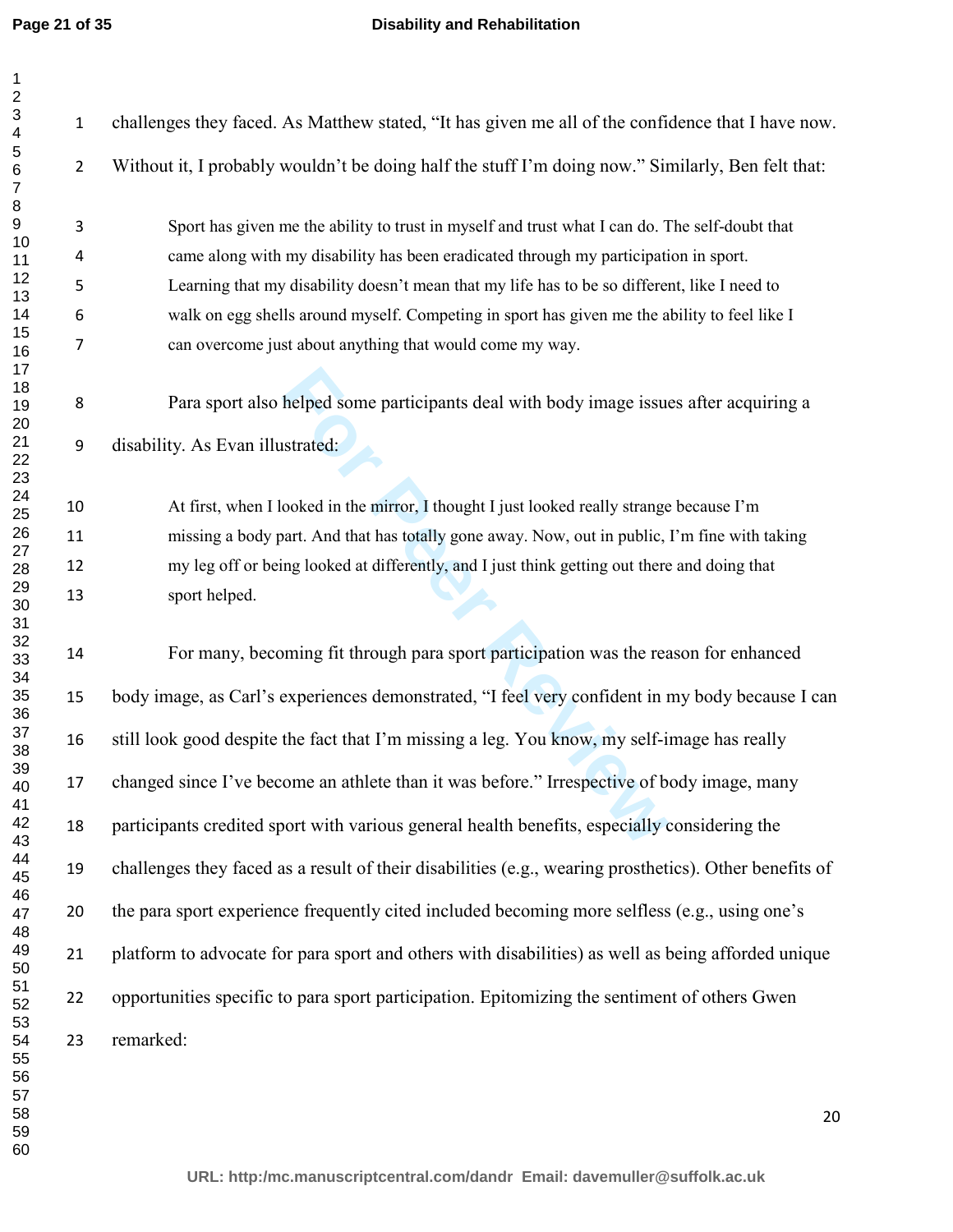All the different opportunities that have come my way − that I know never would have happened − and so, overall, it probably has been the best thing that has ever happened to me, just because so much of my life right now, so much of how I see myself, somehow links back to that.

### *Reactions unrelated to para sport*

**Example 10** Final Sport were also included: The symmonly cited as something that gradually occurred<br>
a of sport participation. More than a return to baseling<br>
also reported having derived benefits from their disal<br>
ents s While the utility of para sport in promoting beneficial outcomes for participants was evident in all interviews, experiences unrelated to para sport were also mentioned. For instance, adjusting to a "new normal" was commonly cited as something that gradually occurred over time and was not necessarily an outcome of sport participation. More than a return to baseline functioning, however, participants also reported having derived benefits from their disability experience, as demonstrated by comments suggesting that acquiring a disability led to greater empathy and acceptance of others:

13 I think my view of the world is much more open than it used to be…my acceptance and tolerance for other people and other views and lifestyles and religions, like, I think all of that, I've become a little more open and accepting, tolerant of different ways of life. (Sara)

Several participants also believed that the process of having acquired a disability highlighted or strengthened elements of their social support network. When asked how acquiring a disability affected her social relationships, Megan replied:

There was much more connection with friends that I had, most of them. Maybe there were a few outliers, but I was very well supported with my network of friends and relatives, and that definitely supported me – you know, encouraged me. So, yeah, thinking back, there was definitely some that dropped off, because it was high school, but, for the most part, we're still such good friends with most of the girls I went to school with back then because it impacted all of our lives.

 $\mathbf{1}$  $\overline{2}$  $\overline{\mathbf{4}}$  $\overline{7}$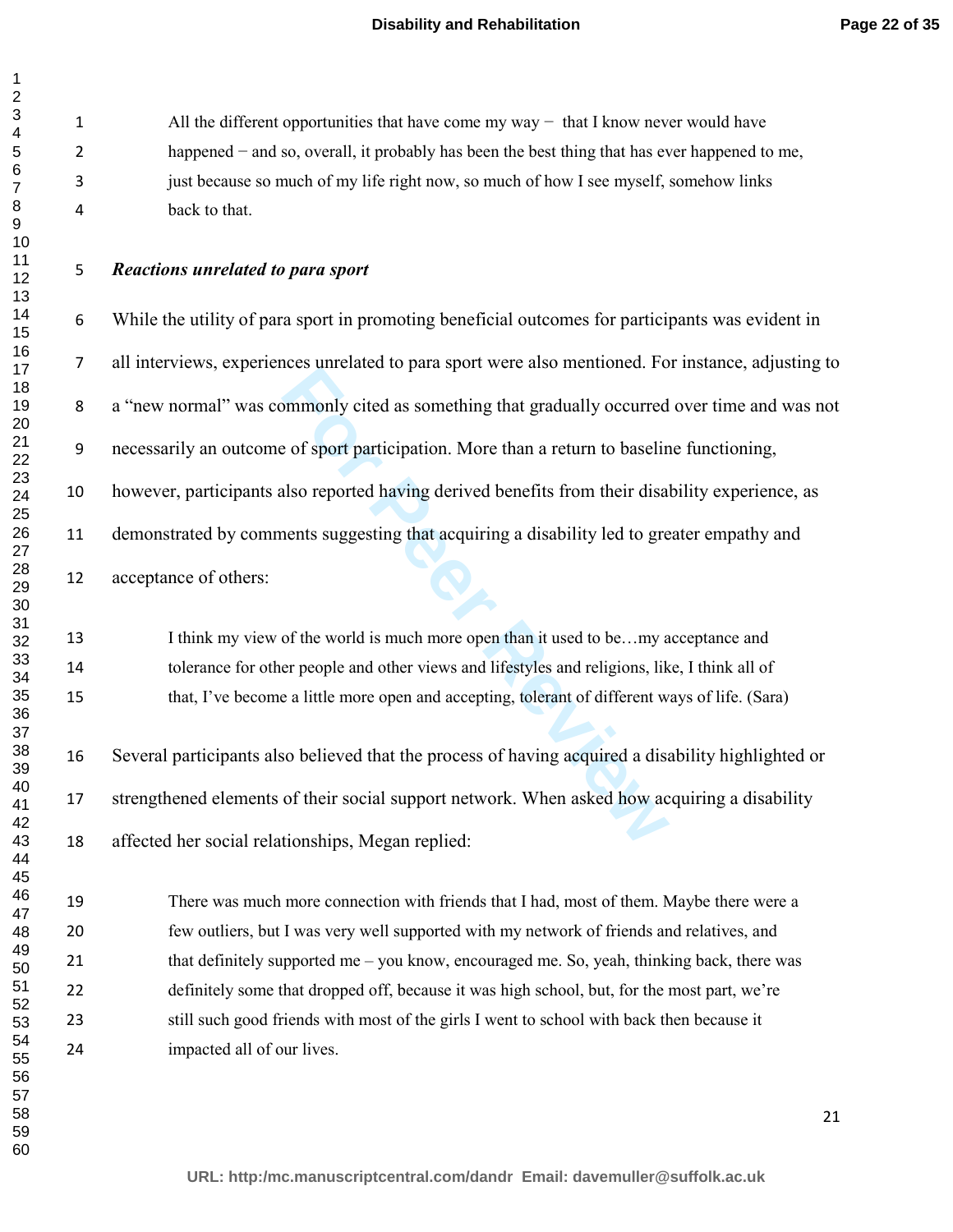$\mathbf{1}$  $\overline{2}$  $\overline{\mathbf{4}}$  $\overline{7}$  $\,8\,$  $\boldsymbol{9}$ 

#### **Disability and Rehabilitation**

| $\mathbf{1}$     | Many participants also cited how their experiences of having acquired a disability resulted in a    |
|------------------|-----------------------------------------------------------------------------------------------------|
| $\overline{2}$   | changed perspective and greater appreciation for life. As Sara described:                           |
| $\mathbf{3}$     | This is probably kind of cliché, but I just realized how precious life was. Knowing, for me, at     |
| 4                | any time, things could change and get much worse, and change not only the way I live but            |
| 5                | how long I live. And so, you know, everyday has become more important than before my                |
| $\boldsymbol{6}$ | disability.                                                                                         |
| $\overline{7}$   | Evan further illustrated how his disability effected his perspective on life:                       |
| 8                | It shifted my priorities a little. So, before my injury, I was a marine. I had a plan of what was   |
| 9                | next, and I was going to get out of the Marine Corps and try to get a job $-$ a corporate           |
| 10               | position – and I just had this plan in my life, and then, after getting injured, I realized that    |
| 11               | my priorities were my family and my faith, and I began to let those help me answer any              |
| 12               | questions or help me dictate how I was going to live my life.                                       |
| 13               | <b>Discussion</b>                                                                                   |
| 14               | Given our aim of examining the relevance of the organismic valuing theory of growth through         |
| 15               | adversity in understanding posttraumatic growth among paratriathletes with an acquired              |
| 16               | disability, we highlight areas of consistency and/or novelty between key theoretical tenets and     |
| 17               | findings from the present investigation. Consistent with the fundamental assumption of              |
| 18               | organismic valuing theory that an individual's assumptive world (i.e. core beliefs) are shattered   |
| 19               | in the trauma aftermath, participants in the current study demonstrated how the disability          |
| 20               | experience negatively influenced beliefs about the self and one's "place" in the social world as    |
| 21               | agentic beings. Previous research similarly demonstrates the difficulties incurred by those with    |
| 22               | acquired disability in the disability aftermath [2,3]. Moreover, the organismic valuing theory of   |
| 23               | growth through adversity posits that individuals have innate psychological needs (i.e.,             |
| 24               | relatedness, competence, autonomy) which must be met for the organismic valuing process to be<br>22 |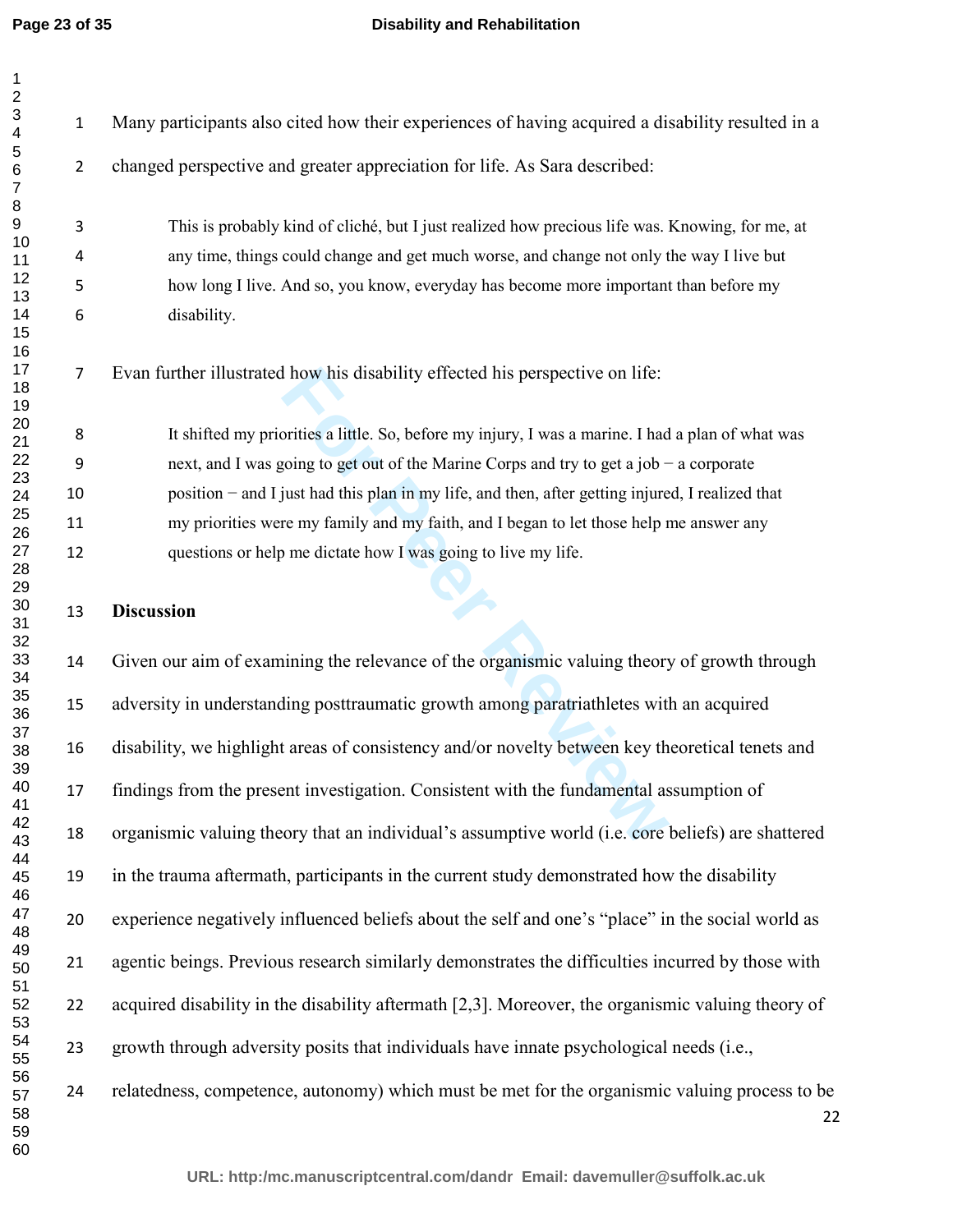| 2                                |
|----------------------------------|
| S                                |
| 4                                |
|                                  |
| 5<br>6                           |
|                                  |
|                                  |
|                                  |
|                                  |
| 8<br>9<br>10                     |
|                                  |
|                                  |
|                                  |
|                                  |
|                                  |
| 11<br>12<br>13<br>14<br>15<br>16 |
|                                  |
| 1<br>$\overline{7}$              |
| 18                               |
| 19<br>-                          |
| 20                               |
|                                  |
|                                  |
|                                  |
|                                  |
|                                  |
|                                  |
|                                  |
|                                  |
|                                  |
|                                  |
|                                  |
|                                  |
|                                  |
|                                  |
|                                  |
|                                  |
|                                  |
|                                  |
|                                  |
|                                  |
|                                  |
|                                  |
|                                  |
|                                  |
| 40                               |
| 41                               |
| 4:                               |
| $4^{\circ}$<br>\$                |
| 44                               |
| 45                               |
| 46                               |
|                                  |
| 47                               |
| 48                               |
| 49                               |
| 50                               |
| 5<br>1                           |
| 52                               |
| 3                                |
| E<br>X                           |
| 54                               |
| 55                               |
| 56<br>ć                          |
| 57                               |
| 58<br>3                          |
| 59                               |

given voice, and for growth to occur. Evidence from this investigation extends the organismic valuing theory of growth through adversity by illustrating how acquiring a disability may not only elicit challenges to firmly held assumptions about life, but may also thwart the essential psychological needs necessary for growth. That is, participants highlighted the manifold ways in which acquiring a disability weakened their perceived competence, reduced perceptions of volitional control over one's life, and negatively impacted many aspects of their social life. Research similarly shows those with an acquired disability have reported deficiencies in their needs satisfaction [6,31,32]. For example, many persons with an acquired disability have feelings of incompetence as they question their ability to perform tasks done previously [31] and often experience social isolation or dislocation from former peer groups [6].

ws those with an acquired disability have reported d<br>1,32]. For example, many persons with an acquired cy<br>y question their ability to perform tasks done previo<br>tion or dislocation from former peer groups [6].<br>g a disabilit While acquiring a disability was shown to thwart the psychological needs essential for posttraumatic growth, results from this study suggest that para sport participation may be one mechanism by which to facilitate posttraumatic growth, in part by satisfying these important needs. Specifically, the role that para sport played in fostering growth encompassed five domains, namely, it provided opportunities: for meaningful social experiences, to overcome challenges, to become empowered, to develop one's identity, and it served a general coping mechanism. Consistent with the contentions of the organismic valuing theory of growth through adversity, these domains relate specifically to the fundamental needs for competence, autonomy, and relatedness. Specifically, meaningful social experiences addressed one's need for relatedness, overcoming challenges is akin to feelings of competency, while becoming empowered (i.e., gaining control over one's body and life) relates to the need for autonomy. The implications of physical activity and sport participation on psychological needs satisfaction has been demonstrated previously, with research suggesting that many of the potential benefits of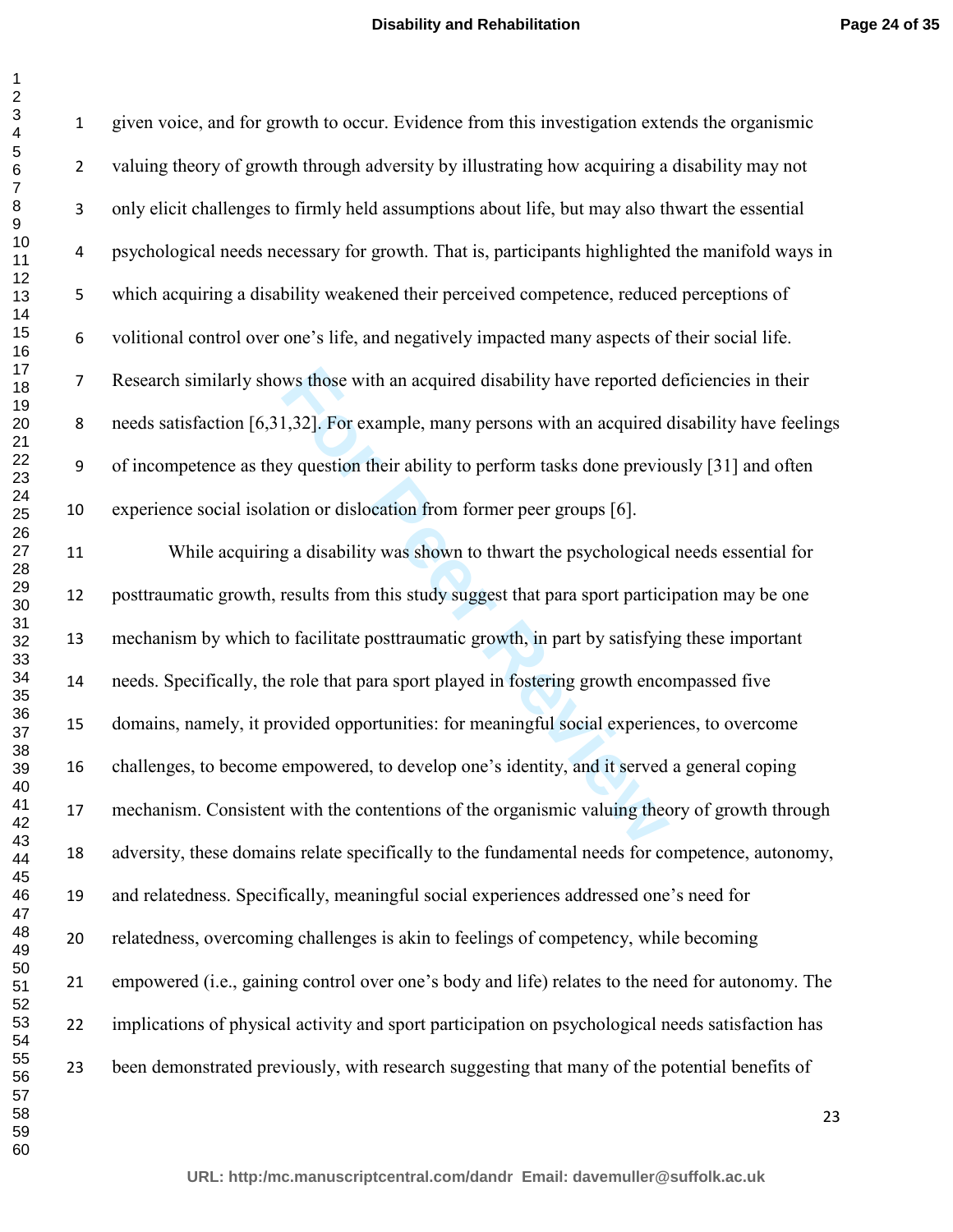$\mathbf{1}$ 

#### **Disability and Rehabilitation**

sport or physical activity may be largely a function of the extent to which environmental 2 supports satisfy individuals' basic needs [33]. According to Deci & Ryan [34] sports provide a valuable opportunity to be self-determining, receive competence feedback, and to be socially involved.

forts camp, participants reported that sport strengthend other service members (i.e., relatedness) and that both and the service members (i.e., relatedness) and that both and the sport may facilitate posttraumatic growth b Research has specifically demonstrated the role that para sport can play in satisfying one's psychological needs. For instance, in a study of disabled military service members taking part in a Paralympic sports camp, participants reported that sport strengthened their relationships with family members and other service members (i.e., relatedness) and that their involvement afforded them the opportunity to build and test new skills (i.e., competence) [32]. Similarly, Day [3] suggested that para sport may facilitate posttraumatic growth by providing an environment where individuals could take risks and test their boundaries, and that feelings of success in sport translated to confidence in other areas of life. Furthermore, in a qualitative study of elite para athletes, participants felt that they were viewed as less competent by others because of their disability, however, by participating in sport, these perceptions were negated and one's own feelings of competence were affirmed [35]. Participants also reported how para sport was empowering as well as a source of fitness, the latter of which was important for maintaining physical independence. Similarly, sport and physical activity was found to empower college males with disabilities and wheelchair rugby athletes by giving them a greater sense control over their lives [36,37], and helping the latter feel part of a sport community [37]. The importance of having control over circumstances in one's life is central to the construct of autonomy within organismic valuing theory of growth through adversity. Findings from the present study add to the growing body of research on disabled athlete populations suggesting the value of sport – in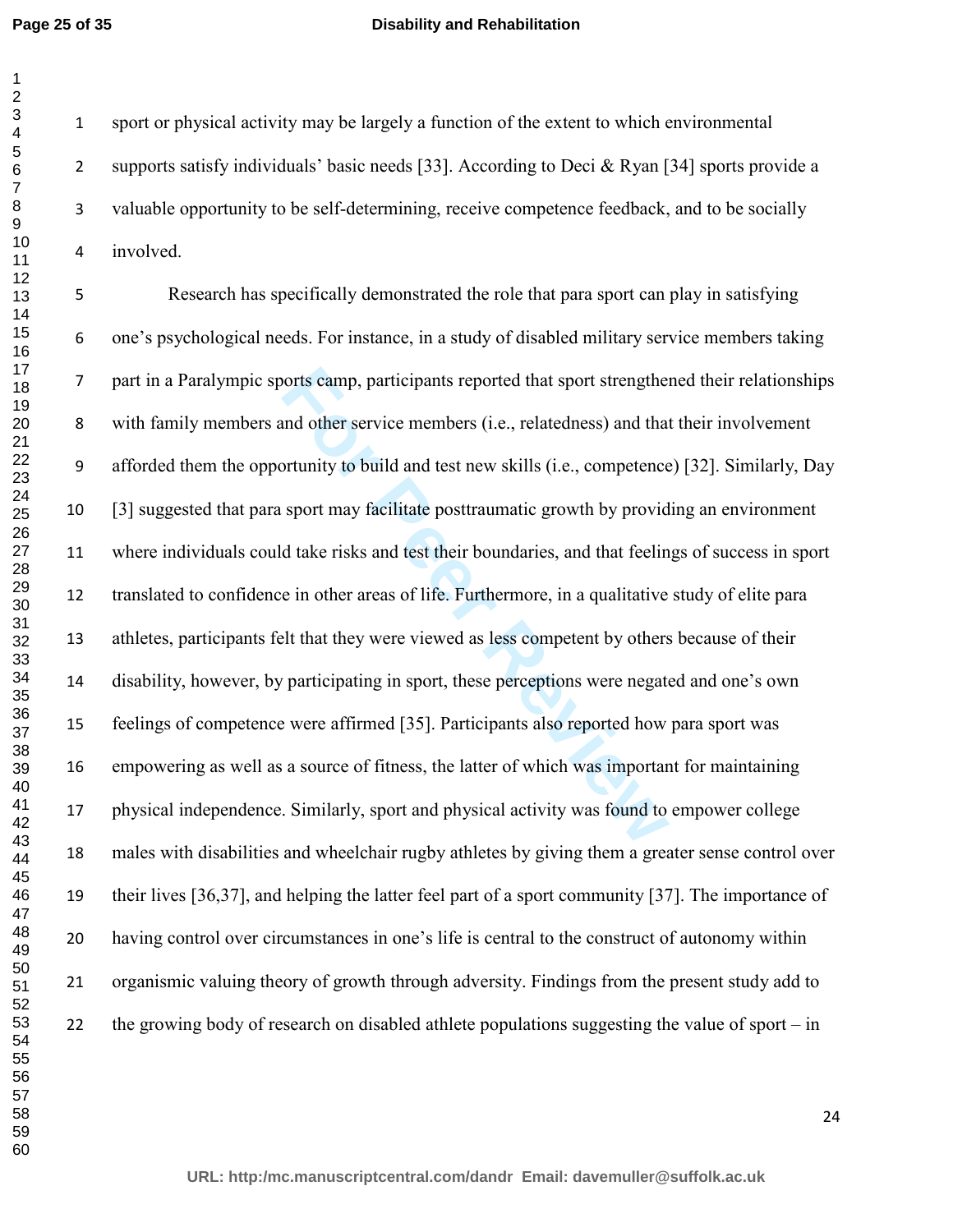particular, salient individuals within the sport context such as teammates and coaches – in satisfying basic psychological needs [38].

E. Regardless of whether participants reconnected witer-<br>participants credited their para sport participation for<br>to adapt a new identity or being able to reconnect we<br>penefits of para sport participation in a study of ind In support of the organismic valuing process, an important construct underpinning the organismic valuing theory, participant responses highlight how para sport prompted individuals to restructure the self in such a way that more closely aligns with one's innate self [19]. For some participants, this innate self was aligned with their pre-disability self, while for others, this innate self was quite different. Regardless of whether participants reconnected with an old identity or developed a new one, participants credited their para sport participation for facilitating this outcome. Being forced to adapt a new identity or being able to reconnect with a previously lost identity were cited as benefits of para sport participation in a study of individuals with spinal cord injury [2]. Similarly, Day [3] found that para sport served to help individuals re-build their sense of self, while Perrier and colleagues [39] found that sport helped some individuals to form an athletic identity after acquiring a physical disability. The notion of restructuring one's self in such a way that more closely aligns with one's innate self speaks to the concept of the organismic valuing process at work [19].

Participants in the current study also revealed findings unconnected with organismic valuing theory. Although para sport was frequently lauded by participants for its positive impact on their lives, many participants also suggested that acquiring a disability led to growth experiences unrelated to their sport experience (e.g., greater appreciation for life). While these findings do not detract from the efficacy of para sport as a means by which to experience growth after acquiring a physical disability, they demonstrate that para sport is not the only means through which one may experience growth. Indeed, a number of psychosocial interventions such as cognitive-behavioral therapy [40], expressive writing [41], and mindfulness-based stress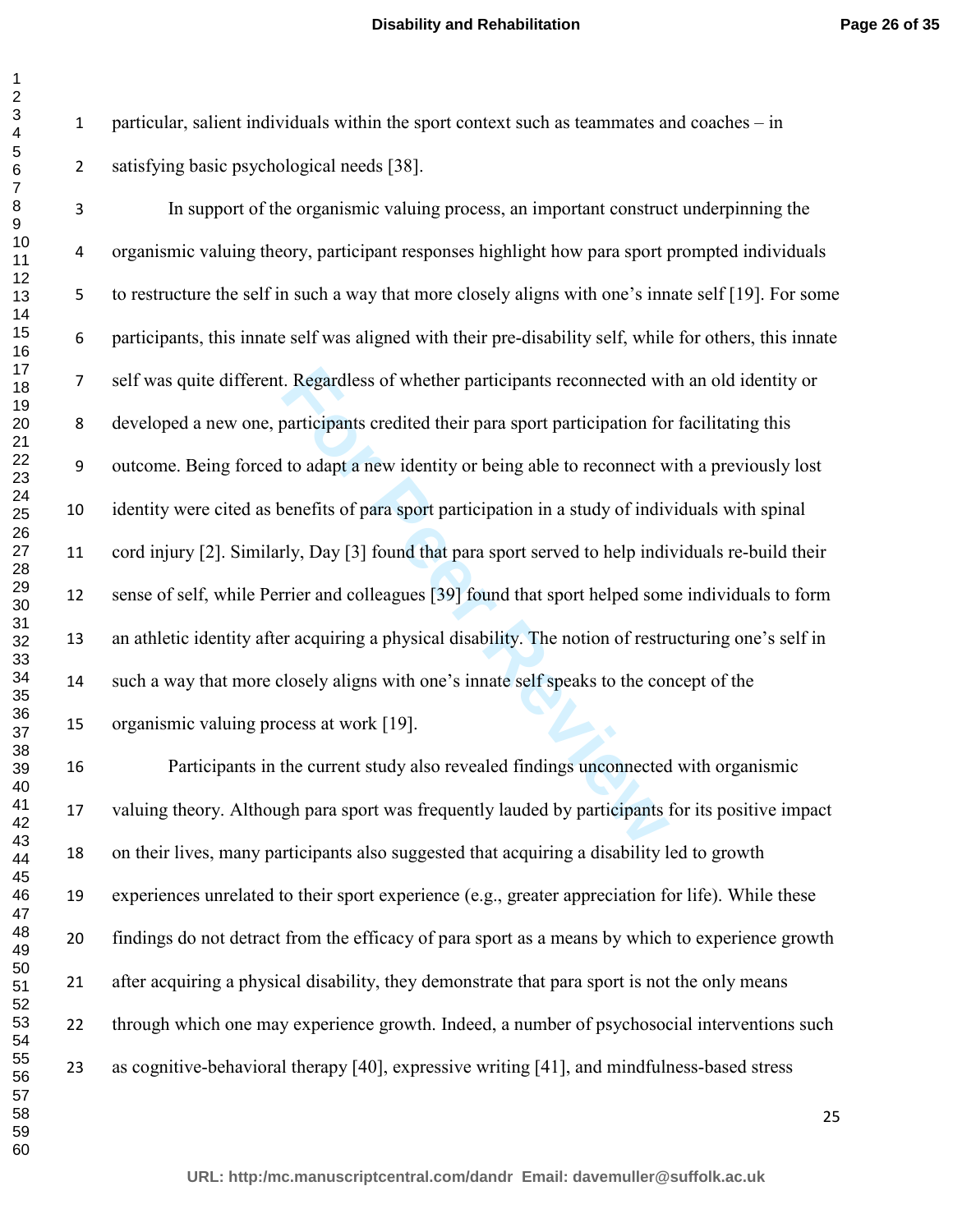**Page 27 of 35**

 $\mathbf{1}$ 

#### **Disability and Rehabilitation**

For a disability, suggests that participants were already<br>
For this population. It seems likely that individuals we<br>
a unity a disability and therefore sport may play a unity<br>
athletic backgrounds than those in the current reduction programs [42] have been shown to facilitate posttraumatic growth. It is also possible that as participants in this study seem to have achieved growth without such interventions, it may be the case that growth can occur naturally without intervention. Moreover, individuals without an athletic background may be less inclined to participate in para sport or may find less value in it. As Smith and Sparkes comment, "not all disabled people can be, or wish to be, an elite athlete" [15,p.339]. The fact that all participants in the present study reported involvement in sport prior to acquiring a disability, suggests that participants were already predisposed to view sport as a worthwhile coping mechanism, and therefore sport may play a uniquely effective role in facilitating growth for this population. It seems likely that individuals with non-sport interests or those with different athletic backgrounds than those in the current study would report different experiences. It is plausible that even for individuals who report the posttraumatic growth facilitating benefits of para sport, the mechanisms which underlie the development of growth (i.e., supportive social environment) may be fulfilled through avenues besides sport. Despite the valuable findings emerging from this study, a number of limitations and future research directions should be acknowledged. First, given the a priori selection of participants who met pre-defined posttraumatic growth criteria, it is possible that participants with novel experiences of growth might not have been eligible for study participation. Researchers are therefore encouraged to examine the post-disability experiences of a broad range of individuals who do not necessarily meet pre-established criteria for posttraumatic growth [43]. Second, studies that emphasize growth may inadvertently normalize the experience, causing people to expect growth, making those who do not report such experiences feel like "coping failures" [44,p.89]. It is important to avoid concluding that posttraumatic growth is the only desirable outcome when one is faced with a potentially traumatic event. Third, given the specific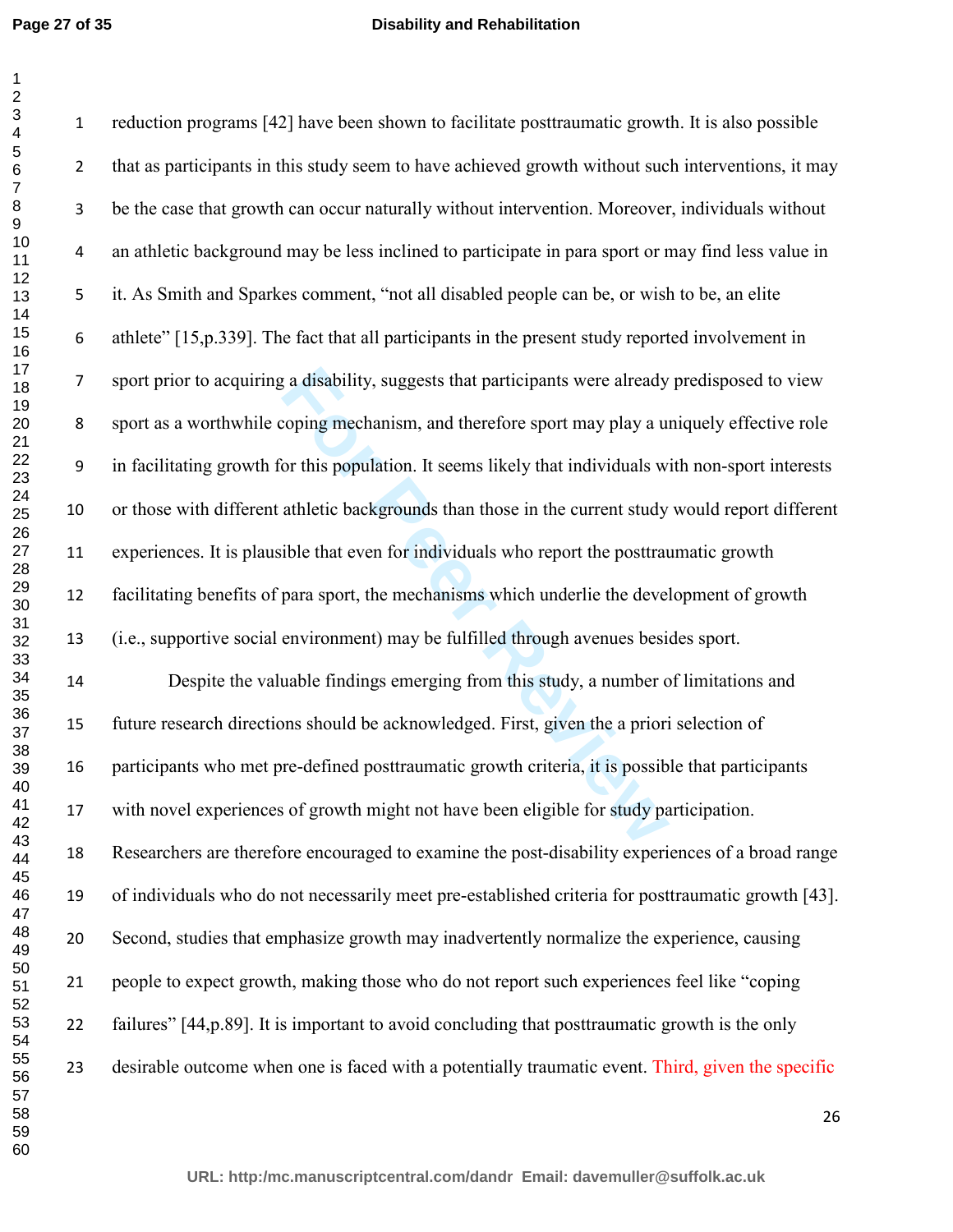$\mathbf 1$ 

a process and an outcome [45], future studies may call design in order to gain deeper insight into the pro-<br>cory of growth through adversity posits that a pre-tra<br>tisfaction can also be important in terms of facilitatir<br>e characteristics of participants in the current study (e.g., all participants competing in sport pre-disability, only individual sport athletes competing at a high level), future research is needed to examine the impact of previous sport participation, involvement in individual versus team sport, and one's level of para sport participation on experiences of post-traumatic growth. Fourth, future studies would be well served to examine the viability of a para sport intervention for individuals who do not identify as athletes. Fifth, as posttraumatic growth has been conceptualized as both a process and an outcome [45], future studies may consider employing a prospective, longitudinal design in order to gain deeper insight into the process. Finally, the organismic valuing theory of growth through adversity posits that a pre-trauma environment supportive of needs satisfaction can also be important in terms of facilitating the organismic valuing process. Future investigations may consider taking the pre-trauma environment into account.

To the authors' best knowledge this study is original in that it is the first to qualitatively examine the tenets of the organismic valuing theory of growth through adversity as a framework for understanding growth processes and experiences of posttraumatic growth among para sport athletes. Results from the investigation largely support the theoretical tenets of the organismic valuing theory of growth through adversity, suggesting that future studies may be well served to employ this framework when investigating posttraumatic growth. By acquiring a better understanding of whether and *how* sport facilitates posttraumatic growth, and by recognizing that positive accommodation is not an inevitable outcome of the coping process, a shift towards an environment conducive to needs satisfaction may be constructive. Rehabilitation practitioners may consider educating their patients with disabilities about the opportunities and benefits of engaging in para sport, as physical activity and specifically organized para sport may be an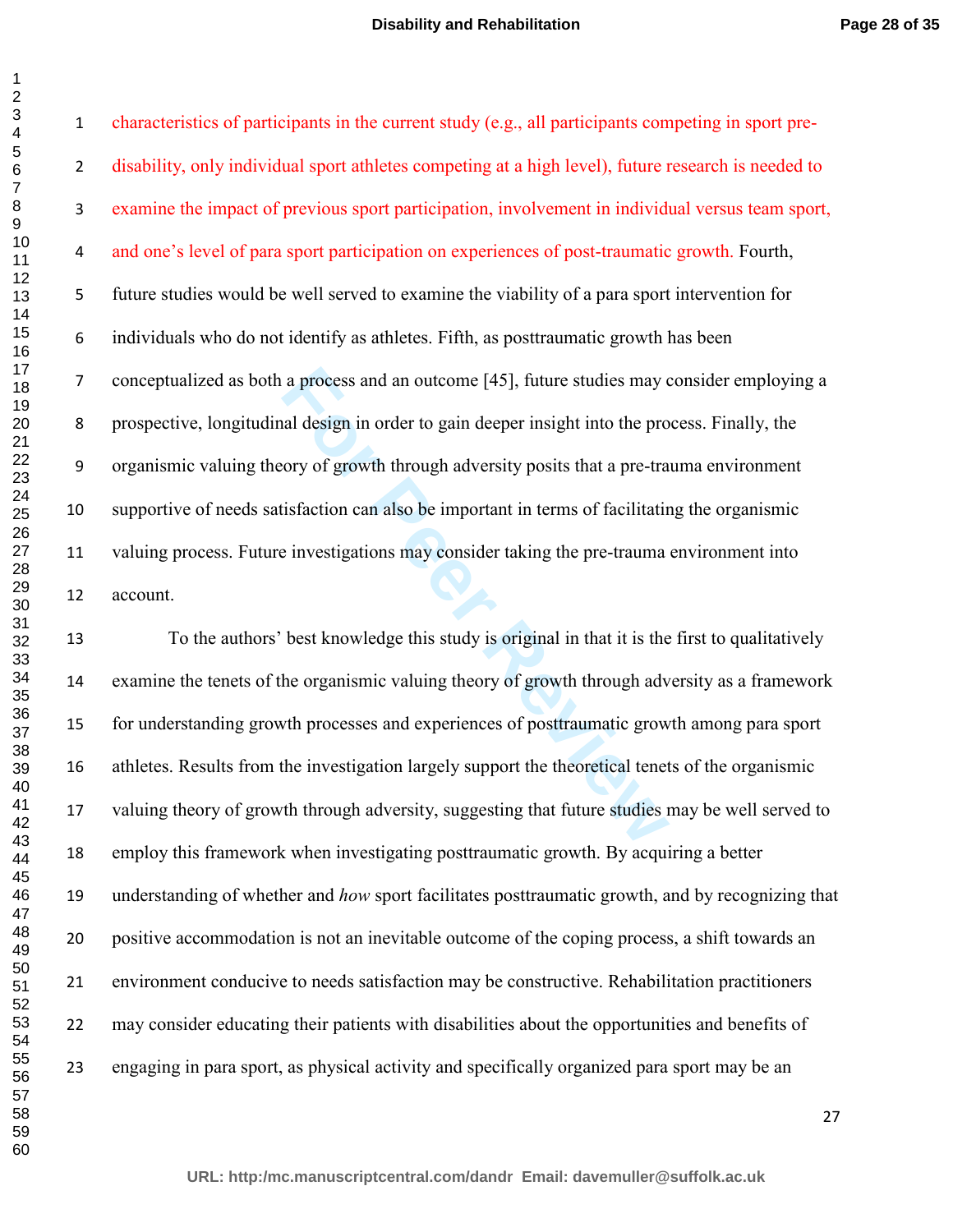| 1              |  |
|----------------|--|
| $\overline{c}$ |  |
|                |  |
|                |  |
|                |  |
|                |  |
|                |  |
|                |  |
|                |  |
|                |  |
|                |  |
|                |  |
|                |  |
|                |  |
|                |  |
|                |  |
|                |  |
|                |  |
|                |  |
|                |  |
|                |  |
|                |  |
|                |  |
|                |  |
|                |  |
|                |  |
|                |  |
|                |  |
|                |  |
|                |  |
|                |  |
|                |  |
|                |  |
|                |  |
|                |  |
|                |  |
|                |  |
|                |  |
|                |  |
| 40             |  |
| 41             |  |
| 42             |  |
| 43             |  |
| 44             |  |
| 45             |  |
| 46             |  |
| 47             |  |
| 48             |  |
| 49             |  |
| 50             |  |
| 51             |  |
| -<br>52        |  |
| 53             |  |
| 54             |  |
| 55             |  |
| 56             |  |
| 57             |  |
| 58             |  |
| 59             |  |
| 60             |  |
|                |  |

efficacious mechanism by which to facilitate posttraumatic growth, especially for individuals

with previous sporting backgrounds.

# **Declaration of interest**

The present study was self-funded. There are no conflicts of interest and no financial benefits to

the authors.

add.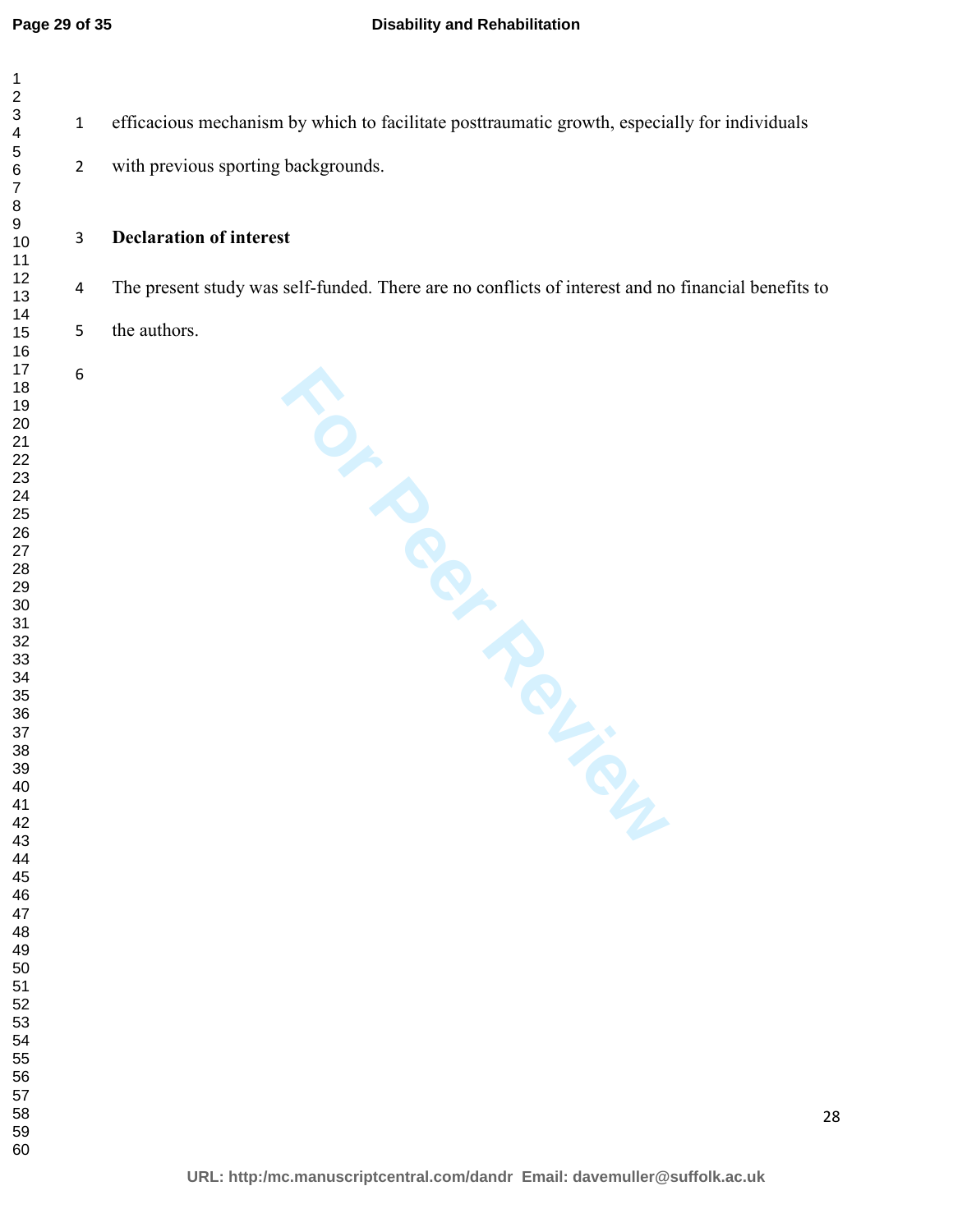| $\mathbf{1}$<br>$\overline{\mathbf{c}}$ |                  |    |                                                                                             |
|-----------------------------------------|------------------|----|---------------------------------------------------------------------------------------------|
| 3<br>4                                  | $\mathbf 1$      |    | <b>References</b>                                                                           |
| $\sqrt{5}$<br>$\,6$                     | 2                | 1. | Livneh H, Antonak RF. Psychosocial adaptation to chronic illness and disability: a primer   |
| 7<br>$\bf 8$<br>$\boldsymbol{9}$        | 3                |    | for counselors. J Couns Dev. 2005;83:12-20.                                                 |
| 10<br>11                                | $\sqrt{4}$       | 2. | Crawford JJ, Gayman AM, Tracey J. An examination of post-traumatic growth in Canadian       |
| 12<br>13<br>14                          | 5                |    | and American ParaSport athletes with acquired spinal cord injury. Psychol Sport Exerc.      |
| 15<br>16                                | $\boldsymbol{6}$ |    | 2014;15(4):399-406.                                                                         |
| 17<br>18                                | $\overline{7}$   | 3. | Day MC. The role of initial physical activity experiences in promoting posttraumatic        |
| 19<br>20<br>21                          | 8                |    | growth in Paralympic athletes with an acquired disability. Disabil Rehabil.                 |
| 22<br>23                                | 9                |    | 2013;35(24):2064-72.                                                                        |
| 24<br>25                                | 10               | 4. | Gallagher P, MacLachlan M. Adjustment to an artificial limb: a qualitative perspective. J   |
| 26<br>27<br>28                          | 11               |    | Health Psychol. 2001;6(1):85-100.                                                           |
| 29<br>30                                | 12               | 5. | Lucas RE. Long-term disability is associated with lasting changes in subjective well-being: |
| 31<br>32                                | 13               |    | evidence from two nationally representative longitudinal studies. J Pers Soc Psychol.       |
| 33<br>34<br>35                          | 14               |    | 2007;92(4):717-30.                                                                          |
| 36<br>37                                | 15               | 6. | Chun S, Lee Y. The experience of posttraumatic growth for people with spinal cord injury.   |
| 38<br>39<br>40                          | 16               |    | Qual Health Res. 2008;18(7):877-90.                                                         |
| 41<br>42                                | 17               | 7. | Tedeschi RG, Calhoun LG. Posttraumatic growth: conceptual foundations and empirical         |
| 43<br>44                                | 18               |    | evidence. Psychol Inq. 2004;15(1):1-18.                                                     |
| 45<br>46<br>47                          | 19               | 8. | Tedeschi RG, Park CL, Calhoun LG. Posttraumatic growth: conceptual issues. In: Tedeschi     |
| 48<br>49                                | 20               |    | RG, Park CL, Calhoun LG, editors. Posttraumatic growth: positive changes in the aftermath   |
| 50<br>51                                | 21               |    | of crisis. Mahwah (NJ): Erlbaum; 1998. p. 1–22.                                             |
| 52<br>53<br>54<br>55<br>56              | 22               | 9. | Linley PA, Joseph, editors. Positive psychology in practice. Hoboken (NJ): Wiley; 2004.     |
| 57<br>58<br>59                          |                  |    | 29                                                                                          |

 $\mathbf{1}$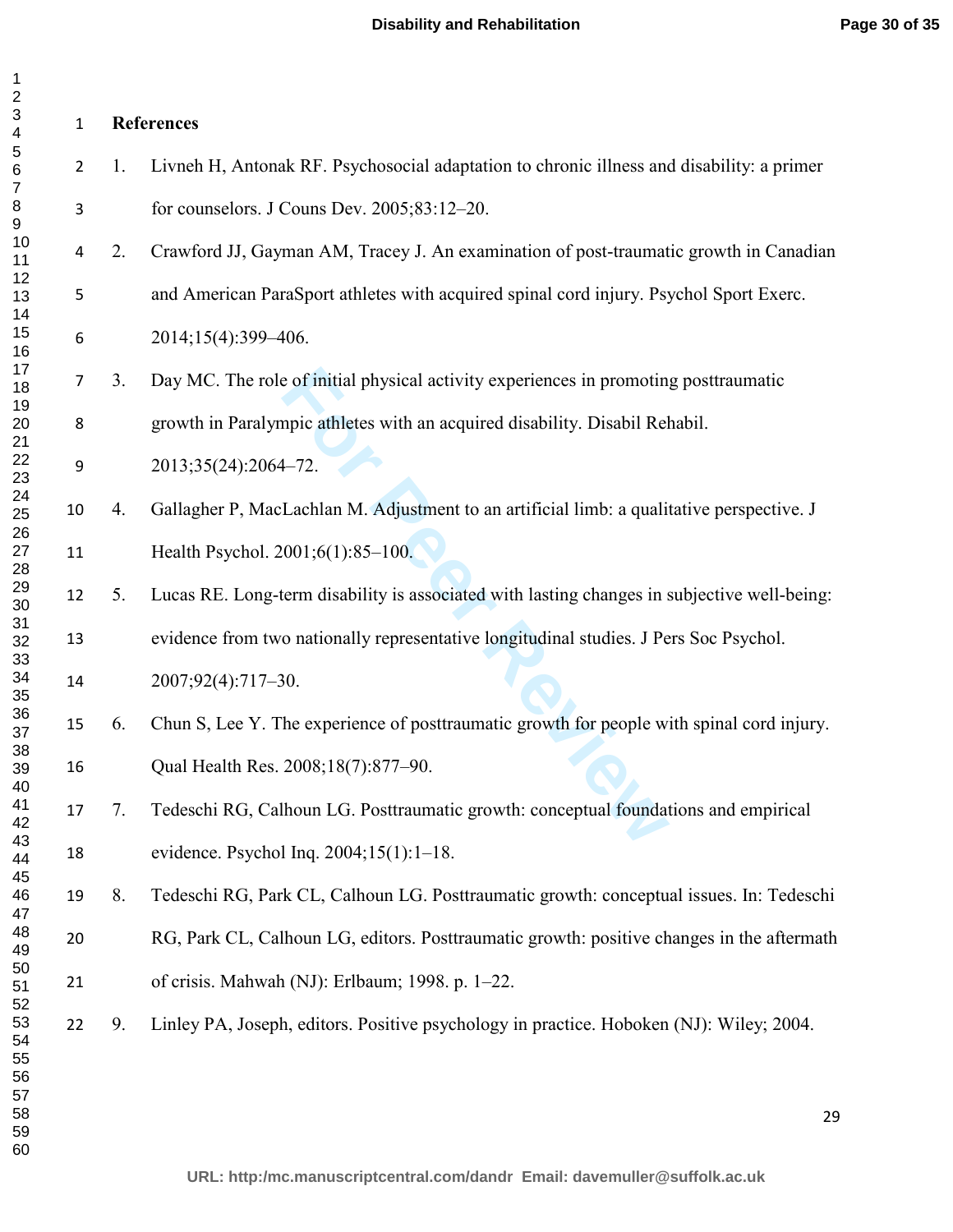| 1                          |                |
|----------------------------|----------------|
| $\frac{2}{3}$<br>4         |                |
| 5<br>6                     | I              |
| 7<br>8<br>9                |                |
| 10<br>11                   | ֚֚֡֝           |
| 12<br>13                   | ֺ֚             |
| $\frac{14}{5}$             |                |
| 15<br>16<br>17<br>18<br>19 |                |
|                            | ֘֒             |
| 20<br>21<br>22             | ֖֚֚֚֬֕֝֬       |
| 23<br>24<br>25             | $\mathbf{1}$   |
| 26<br>27                   | 1              |
| 28<br>29                   | $\mathbf 1$    |
| 30<br>31<br>32             | $\mathbf{1}$   |
| 33<br>34                   | $\mathbf{1}$   |
| 35<br>36<br>37             | $\mathbf{1}$   |
| 38<br>39                   | 1              |
| 40<br>41                   | $\mathbf{1}$   |
| 42<br>43<br>44             | $\mathbf{1}$   |
| 45<br>46                   | $\mathbf{1}$   |
| 47<br>48                   | $\overline{c}$ |
| 49<br>50                   | 2              |
| 51<br>52<br>53             |                |
| 54<br>55                   | 2              |
| 56<br>57                   | 2              |
| 58<br>59<br>60             |                |
|                            |                |

10. Park CL. The notion of growth following stressful life experiences: problems and prospects. Psychol Inq. 2004;15:69–76.

- 11. Burke SM, Sabiston CM. The meaning of the mountain: exploring breast cancer survivors' lived experiences of subjective well-being during a climb on Mt. Kilimanjaro. Qual Res Sport Exerc. 2010;2(1):1–16.
- 12. Sabiston CM, McDonough MH, Crocker PR. Psychosocial experiences of breast cancer survivors involved in a dragon boat program: exploring links to positive psychological growth. J Sport Exerc Psychol. 2007;29(4):419–38.
- d in a dragon boat program: exploring links to positi<br>
xerc Psychol. 2007;29(4):419–38.<br>
ilitating posttraumatic growth following cancer. In: 3<br>
recovery, and growth: positive psychological perspections.<br>
For Psychological 13. Cordova MJ. Facilitating posttraumatic growth following cancer. In: Joseph S, Linley PA, editors. Trauma, recovery, and growth: positive psychological perspectives on posttraumatic stress. Hoboken (NJ): Wiley; 2008. p. 185–206.
- 14. Martin JJ. Benefits and barriers to physical activity for individuals with disabilities: a social-relational model of disability perspective. Disabil Rehabil. 2013;35(24):2030–7.

# 15. Smith B, Sparkes A. Disability, sport, and physical activity. A critical review. In: Watson N, Roulstone A, Thomas C, editors. Routledge handbook of disability studies. London: Routledge; 2012. p. 336–47.

- 16. Zoellner T, Maercker A. Posttraumatic growth in clinical psychology a critical review and introduction of a two component model. Clin Psychol Rev. 2006;26(5):626–53.
- 17. Davis CG, Nolen-Hoeksema S, Larson J. Making sense of loss and benefiting from the experience: two construals of meaning. J Pers Soc Psychol. 1998;75(2):561–74.
	- 18. Janoff-Bulman R, Frantz C. The impact of trauma on meaning: from meaningless world to meaningful life. In: Power M, Brewin C, editors. The transformation of meaning in
	- psychological therapies. New York (NY): Wiley; 1997. p. 91–106.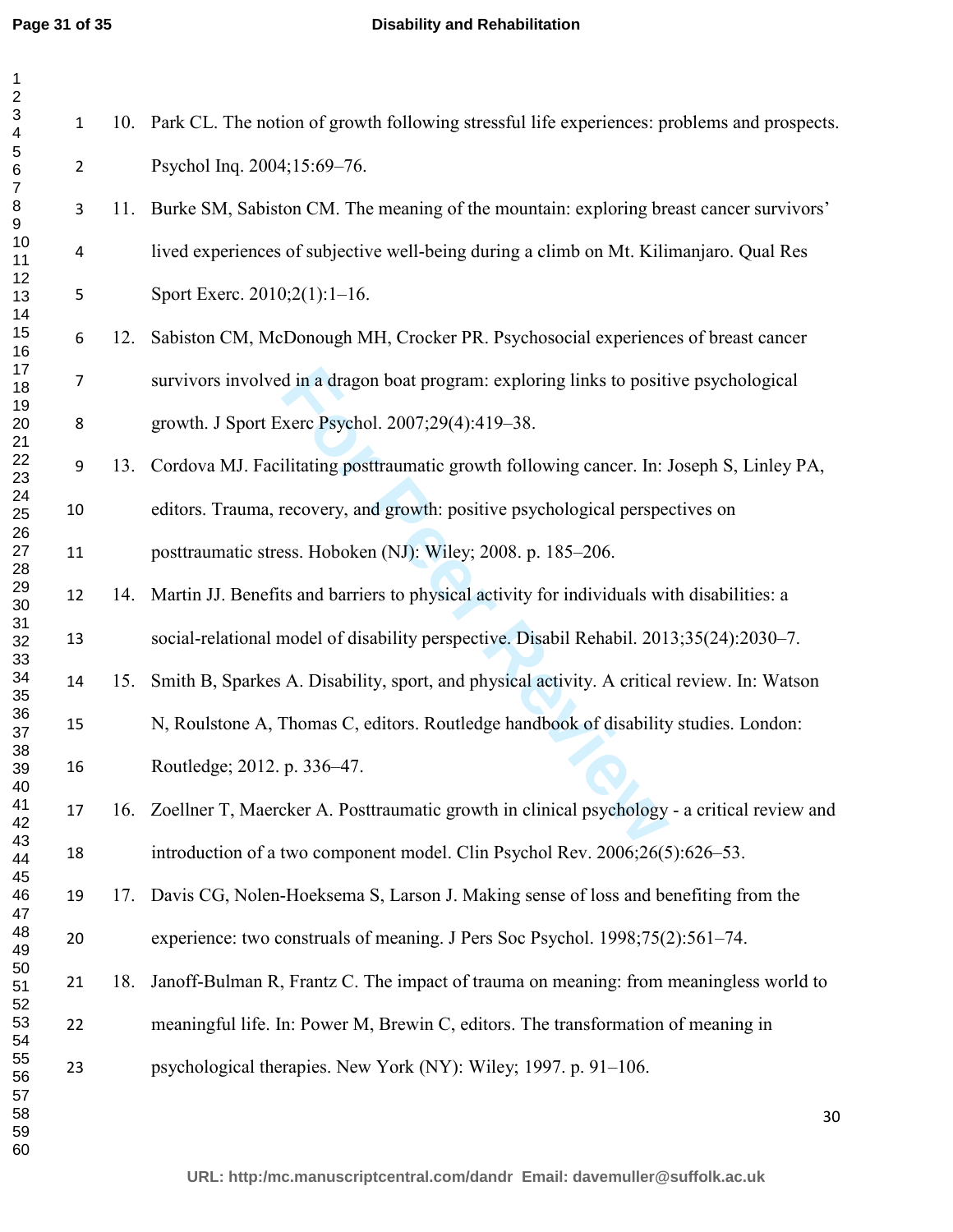$\mathbf{1}$  $\overline{2}$ 

| $\mathbf{1}$<br>$\overline{\mathbf{c}}$ |                  |     |                                                                                            |
|-----------------------------------------|------------------|-----|--------------------------------------------------------------------------------------------|
| 3<br>4                                  | $\mathbf 1$      | 19. | Joseph S, Linley PA. Positive adjustment to threatening events: an organismic valuing      |
| $\sqrt{5}$<br>$\,6$                     | 2                |     | theory of growth through adversity. Rev Gen Psychol. 2005;9(3):262–80.                     |
| 7<br>$\bf 8$<br>9                       | 3                | 20. | Janoff-Bulman R. Shattered assumptions: towards a new psychology of trauma. New York       |
| 10<br>11                                | $\pmb{4}$        |     | (NY): Free Press; 1992.                                                                    |
| 12<br>13                                | 5                | 21. | Joseph S, Linley PA. Growth following adversity: theoretical perspectives and implications |
| 14<br>15<br>16                          | $\boldsymbol{6}$ |     | for clinical practice. Clin Psychol Rev. 2006;26:1041-53.                                  |
| 17<br>18                                | $\overline{7}$   |     | 22. Linley PA. Positive adaptation to trauma: wisdom as both process and outcome. J Trauma |
| 19<br>20<br>21                          | 8                |     | Stress. 2003;16(6):601-10.                                                                 |
| 22<br>23                                | 9                | 23. | Patton MQ. Qualitative research and evaluation methods. Thousand Oaks (CA): Sage;          |
| 24<br>25                                | 10               |     | 2002.                                                                                      |
| 26<br>27<br>28                          | 11               |     | 24. Cann A, Calhoun LG, Tedeschi RG, et al. A short form of the Posttraumatic Growth       |
| 29<br>30                                | 12               |     | Inventory. Anxiety Stress Coping. 2010;23(2):127-37.                                       |
| 31<br>32                                | 13               | 25. | Kaler ME, Erbes CR, Tedeschi RG, et al. Factor structure and concurrent validity of the    |
| 33<br>34<br>35                          | 14               |     | Posttraumatic Growth Inventory-Short Form among veterans from the Iraq War. J Trauma       |
| 36<br>37                                | 15               |     | Stress. 2011;24(2):200-7.                                                                  |
| 38<br>39                                | 16               |     | 26. Dwyer SC, Buckle JL. The space between: on being an insider-outsider in qualitative    |
| 40<br>41<br>42                          | 17               |     | research. Int J Qual Methods. 2009;8(1):54-63.                                             |
| 43<br>44                                | 18               | 27. | Merton RK. Insiders and outsiders: a chapter in the sociology of knowledge. Am J Sociol.   |
| 45<br>46<br>47                          | 19               |     | 1972;78(1):9-47.                                                                           |
| 48<br>49                                | 20               | 28. | Hsieh HF, Shannon SE. Three approaches to qualitative content analysis. Qual Health Res.   |
| 50<br>51                                | 21               |     | 2005;15(9):1277-88.                                                                        |
| 52<br>53<br>54                          | 22               | 29. | Creswell JW. Research design: qualitative, quantitative, and mixed methods approaches.     |
| 55<br>56                                | 23               |     | Thousand Oaks (CA): Sage; 2009.                                                            |
| 57<br>58                                |                  |     | 31                                                                                         |
| 59<br>60                                |                  |     |                                                                                            |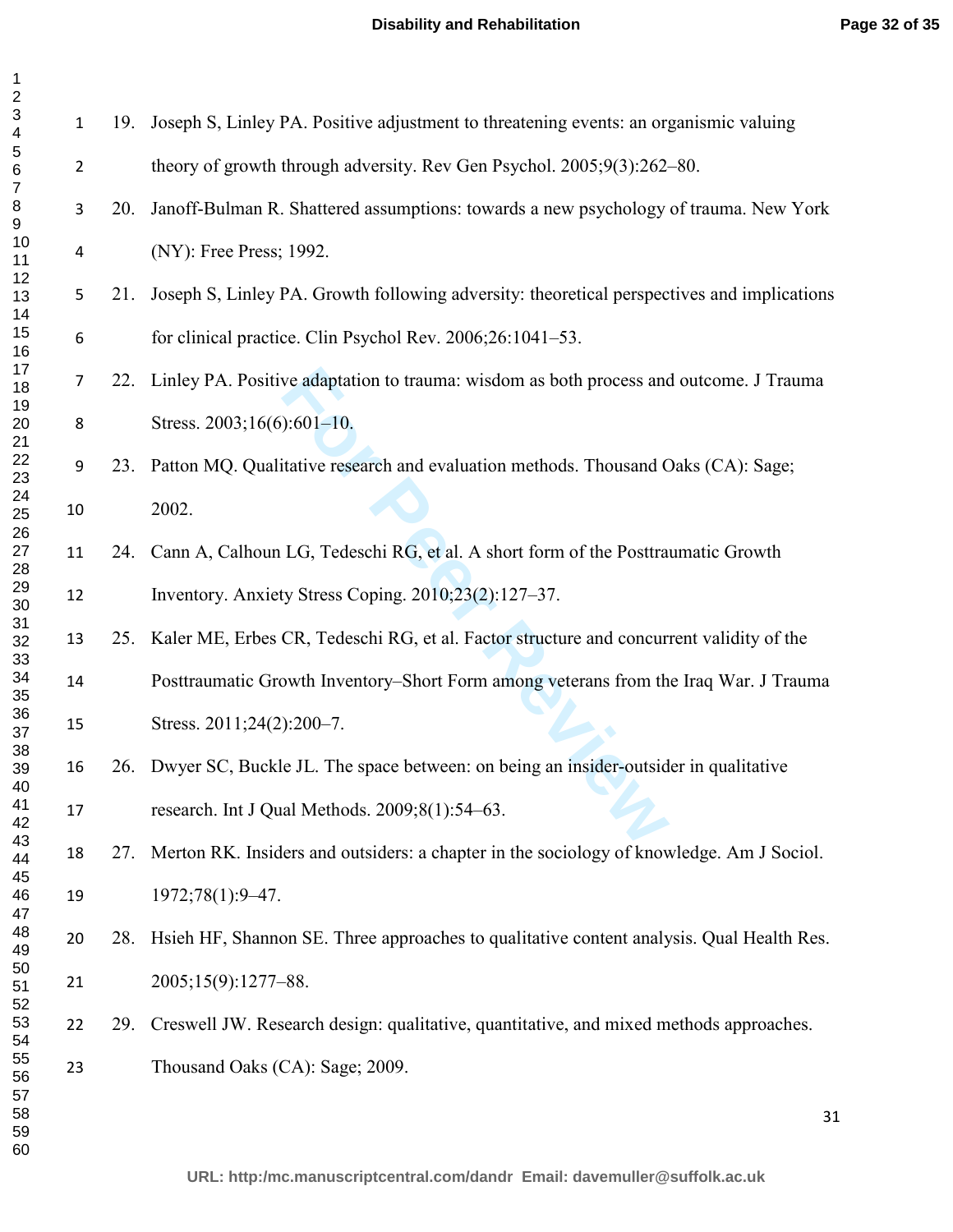$\mathbf 1$ 

| $\mathbf 1$      |     | Smith B, McGannon K. Developing rigor in qualitative research: problems and             |                                                                                                                                                                                                                                                                                                                                                                                                                                                                                                                                                                                                                                                                                   |
|------------------|-----|-----------------------------------------------------------------------------------------|-----------------------------------------------------------------------------------------------------------------------------------------------------------------------------------------------------------------------------------------------------------------------------------------------------------------------------------------------------------------------------------------------------------------------------------------------------------------------------------------------------------------------------------------------------------------------------------------------------------------------------------------------------------------------------------|
| $\overline{2}$   |     | opportunities within sport and exercise psychology. Int Rev Sport Exerc Psychol.        |                                                                                                                                                                                                                                                                                                                                                                                                                                                                                                                                                                                                                                                                                   |
| 3                |     | $2017;11:1-21.$                                                                         |                                                                                                                                                                                                                                                                                                                                                                                                                                                                                                                                                                                                                                                                                   |
| $\overline{4}$   |     |                                                                                         |                                                                                                                                                                                                                                                                                                                                                                                                                                                                                                                                                                                                                                                                                   |
| 5                |     | among veterans returning from combat with acquired disability. Ther Recreation J.       |                                                                                                                                                                                                                                                                                                                                                                                                                                                                                                                                                                                                                                                                                   |
| $\boldsymbol{6}$ |     | 2011;45(2):105-20.                                                                      |                                                                                                                                                                                                                                                                                                                                                                                                                                                                                                                                                                                                                                                                                   |
| 7                |     |                                                                                         |                                                                                                                                                                                                                                                                                                                                                                                                                                                                                                                                                                                                                                                                                   |
| 8                |     |                                                                                         |                                                                                                                                                                                                                                                                                                                                                                                                                                                                                                                                                                                                                                                                                   |
| 9                |     | J. 2011;45(4):309-25.                                                                   |                                                                                                                                                                                                                                                                                                                                                                                                                                                                                                                                                                                                                                                                                   |
| $10\,$           | 33. |                                                                                         |                                                                                                                                                                                                                                                                                                                                                                                                                                                                                                                                                                                                                                                                                   |
| 11               |     | maintenance of sport, exercise, and health. In: Hagger MS, Chatzisarantis NLD, editors. |                                                                                                                                                                                                                                                                                                                                                                                                                                                                                                                                                                                                                                                                                   |
| 12               |     |                                                                                         |                                                                                                                                                                                                                                                                                                                                                                                                                                                                                                                                                                                                                                                                                   |
| 13               |     | Kinetics; 2007. p. 1–19.                                                                |                                                                                                                                                                                                                                                                                                                                                                                                                                                                                                                                                                                                                                                                                   |
| 14               |     |                                                                                         |                                                                                                                                                                                                                                                                                                                                                                                                                                                                                                                                                                                                                                                                                   |
| 15               |     | York (NY): Plenum; 1985.                                                                |                                                                                                                                                                                                                                                                                                                                                                                                                                                                                                                                                                                                                                                                                   |
| 16               |     | Page SJ, O'Connor S, Peterson K. Leaving the disability ghetto: a qualitative study of  |                                                                                                                                                                                                                                                                                                                                                                                                                                                                                                                                                                                                                                                                                   |
| 17               |     | factors underlying achievement motivation among athletes with disabilities. J Sport Soc |                                                                                                                                                                                                                                                                                                                                                                                                                                                                                                                                                                                                                                                                                   |
| 18               |     | Issues. 2001;25(1):40–55.                                                               |                                                                                                                                                                                                                                                                                                                                                                                                                                                                                                                                                                                                                                                                                   |
| 19               | 36. |                                                                                         |                                                                                                                                                                                                                                                                                                                                                                                                                                                                                                                                                                                                                                                                                   |
| 20               |     | perspectives from male college students with physical and sensory disabilities. J Sport |                                                                                                                                                                                                                                                                                                                                                                                                                                                                                                                                                                                                                                                                                   |
| 21               |     | Behav. 1999;22(2):181-202.                                                              |                                                                                                                                                                                                                                                                                                                                                                                                                                                                                                                                                                                                                                                                                   |
| 22               | 37. | Goodwin D, Johnston K, Gustafson P, et al. It's okay to be a quad: wheelchair rugby     |                                                                                                                                                                                                                                                                                                                                                                                                                                                                                                                                                                                                                                                                                   |
| 23               |     | players' sense of community. Adapt Phys Act Q. 2009;26:102-17.                          |                                                                                                                                                                                                                                                                                                                                                                                                                                                                                                                                                                                                                                                                                   |
|                  |     |                                                                                         | 32                                                                                                                                                                                                                                                                                                                                                                                                                                                                                                                                                                                                                                                                                |
|                  |     |                                                                                         | 30.<br>31. Lundberg N, Bennett J, Smith S. Outcomes of adaptive sports and recreation participation<br>32. Hawkins BL, Cory AL, Crowe BM. Effects of participation in a Paralympic military sports<br>camp on injured service members: implications for therapeutic recreation. Ther Recreation<br>Ryan RM, Deci EL. Active human nature: self-determination theory and the promotion and<br>Intrinsic motivation and self-determination in exercise and sport. Champaign (IL): Human<br>34. Deci EL, Ryan RM. Intrinsic motivation and self-determination in human behavior. New<br>35.<br>Blinde EM, Taub DE. Personal empowerment through sport and physical fitness activity: |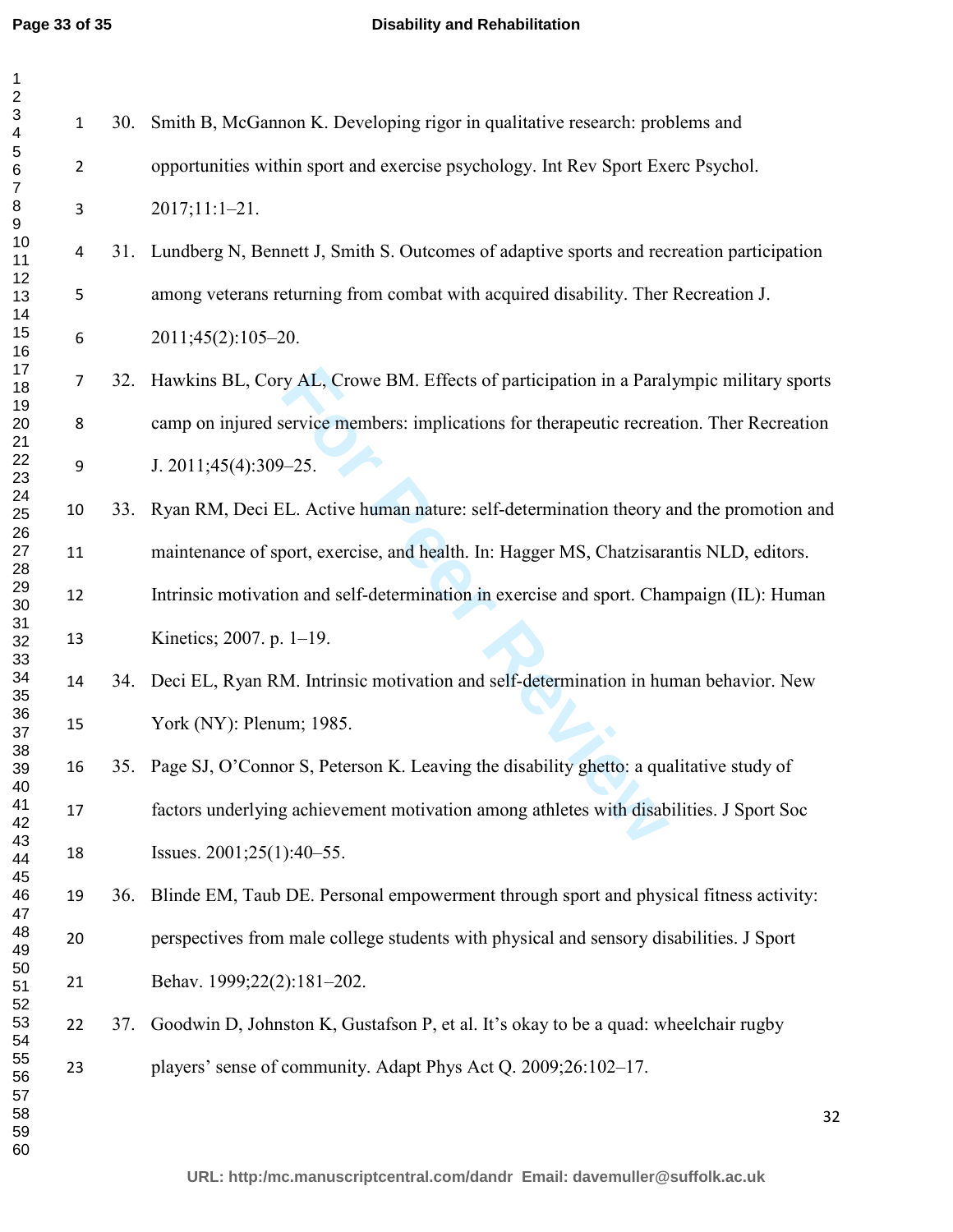#### **Disability and Rehabilitation**

 $\mathbf{1}$  $\overline{2}$  $\overline{\mathbf{4}}$  $\overline{7}$  $\,8\,$ 

| 3<br>4                   | 1                |     | 38. Banack HR, Sabiston CM, Bloom GA. Coach autonomy support, basic need satisfaction,    |
|--------------------------|------------------|-----|-------------------------------------------------------------------------------------------|
| 5<br>6                   | $\overline{2}$   |     | and intrinsic motivation of paralympic athletes. Res Q Exerc Sport. 2011;82(4):722-30.    |
| $\overline{7}$<br>8<br>9 | 3                | 39. | Perrier MJ, Smith B, Strachan S, et al. Narratives of athletic identity after acquiring a |
| 10<br>11                 | 4                |     | permanent physical disability. Adapt Phys Act Q. 2014;31(2):106–24.                       |
| 12<br>13                 | 5                | 40. | Wagner B, Knaevelsrud C, Maercker A. Post-traumatic growth and optimism as outcomes       |
| 14<br>15<br>16           | $\boldsymbol{6}$ |     | of an internet-based intervention for complicated grief. Cogn Behav Ther. 2007;36(3):156– |
| 17<br>18                 | 7                |     | 61.                                                                                       |
| 19<br>20<br>21           | 8                | 41. | Stockton H, Joseph S, Hunt N. Expressive writing and posttraumatic growth: an internet-   |
| 22<br>23                 | 9                |     | based study. Traumatol Int J. 2014;20(2):75-83.                                           |
| 24<br>25                 | 10               | 42. | Labelle LE, Lawlor-Savage L, Campbell TS, et al. Does self-report mindfulness mediate     |
| 26<br>27<br>28           | 11               |     | the effect of Mindfulness-Based Stress Reduction (MBSR) on spirituality and posttraumatic |
| 29<br>30                 | 12               |     | growth in cancer patients? J Posit Psychol. 2015;10(2):153-66.                            |
| 31<br>32                 | 13               | 43. | Day MC, Wadey R. Researching growth following adversity in sport and exercise:            |
| 33<br>34<br>35           | 14               |     | methodological implications and future recommendations. Qual Res Sport Exerc Health.      |
| 36<br>37                 | 15               |     | 2017;9(4):499-513.                                                                        |
| 38<br>39                 | 16               | 44. | Wortman CB. Posttraumatic growth: progress and problems. Psychol Inq. 2004;15:81–90.      |
| 40<br>41<br>42           | 17               | 45. | Tedeschi RG, Blevins CL. Posttruamatic growth: a pathway to resilience. In: Kumar U,      |
| 43<br>44                 | 18               |     | editor. The Routledge international handbook of psychosocial resilience. New York (NY):   |
| 45<br>46<br>47           | 19               |     | Routledge; 2016. p. 324–33.                                                               |
| 48<br>49                 | 20               |     |                                                                                           |
| 50<br>51                 | 21               |     |                                                                                           |
| 52<br>53<br>54           |                  |     |                                                                                           |
| 55<br>56                 |                  |     |                                                                                           |
| 57<br>58                 |                  |     | 33                                                                                        |
| 59<br>60                 |                  |     |                                                                                           |